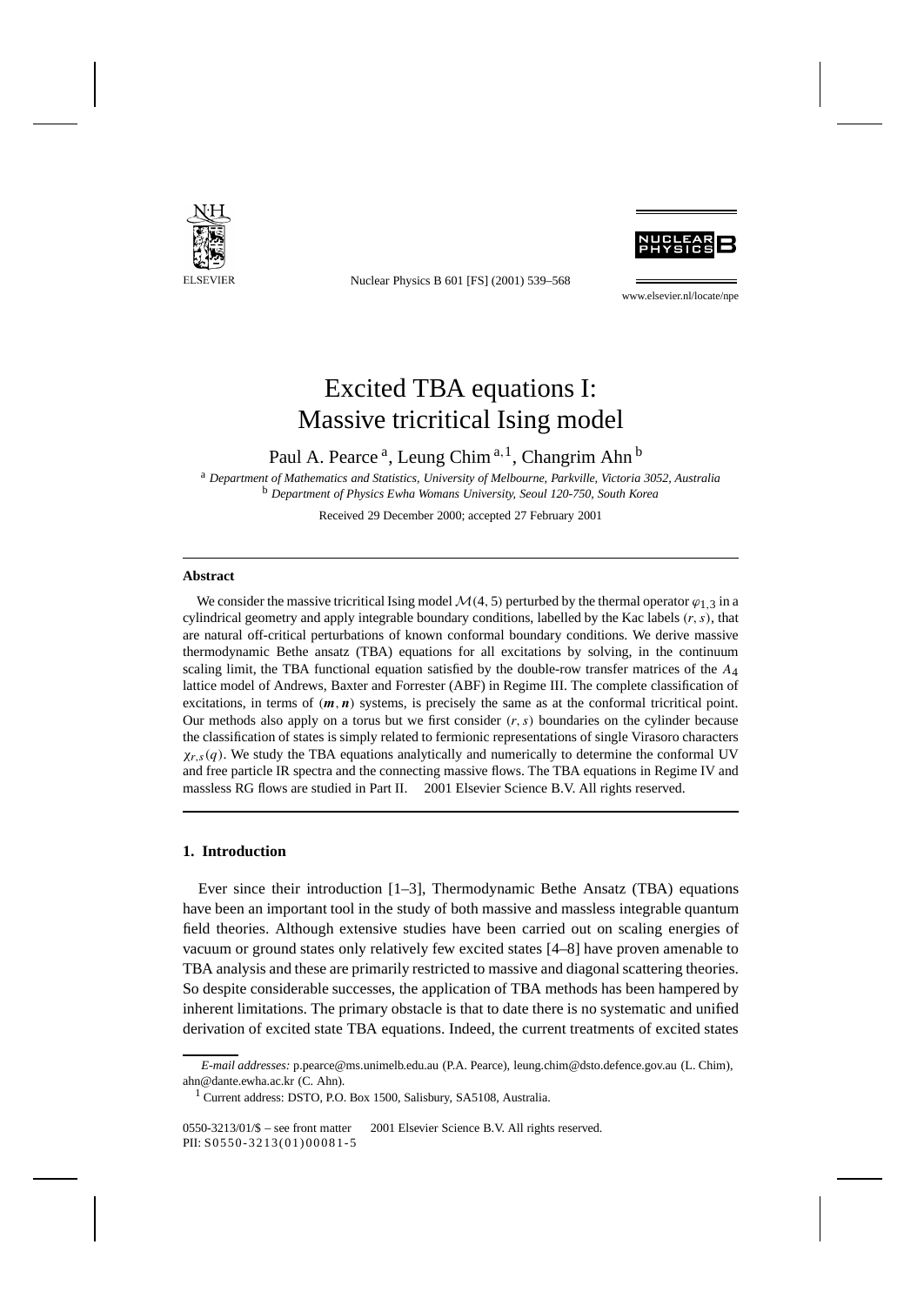are at best ad hoc and fall well short of a complete analysis of all excitations. Here we address these limitations and propose a systematic approach based on the lattice. More specifically, we will show in a series of papers that both massive and massless excited TBA equations can be systematically obtained by studying the continuum scaling limit of the associated integrable lattice models. Perhaps the most important input from the lattice approach is an insight into the analytic structure of the excited state solutions of the TBA equations. Previously this structure had to be guessed. In stark contrast, in the lattice approach, the analyticity structure can be probed by direct numerical calculations on finite size transfer matrices.

Although the methods developed in this paper are very general, for simplicity and concreteness, we consider as a first example the massive tricritical Ising model  $\mathcal{M}(4, 5)$ perturbed by the thermal operator  $\varphi_{1,3}$ . Although this is a non-diagonal scattering theory and more complicated from the viewpoint of integrable quantum field theory, this is the simplest case beyond the Ising model and Lee–Yang theory for analysis by the lattice approach. The integrable lattice model associated to the thermally perturbed tricritical Ising model is the interacting hard square model or generalized hard hexagon model solved by Baxter [9,10]. This model, with its  $\mathbb{Z}_2$  sublattice symmetry, is known to be in the universality class of the tricritical Ising model. More generally, this model is the special case  $L = 4$  of the  $A_L$  lattice models of Andrews, Baxter and Forrester [11] with the  $L = 3$ model being the usual Ising model. Generically these  $A_L$  models, with their  $\mathbb{Z}_2$  height reversal symmetry, are in the universality class of multicritical Ising models. Moreover, the continuum scaling limit of the  $A_L$  models realize [12] the  $\varphi_{1,3}$  thermal perturbation of the  $s\ell(2)$  unitary minimal models [13] and the ground states are described by the  $A_{L-2}$ TBA equations of Zamolodchikov [3].

There have been many relevant studies of the tricritical hard square or *A*<sup>4</sup> lattice model and the more general  $A_L$  models from the lattice viewpoint. For the  $A_4$  model, the off-critical TBA functional equation for periodic boundary conditions has been derived and solved [14,15] for the bulk properties and correlation lengths. The off-critical TBA functional equations for the *AL* models were derived by Klümper and Pearce [16–18]. But only the critical or "conformal TBA" equations were derived and solved in the critical scaling limit for the central charges and conformal weights. The very same off-critical TBA functional equations for  $A_L$  models were subsequently derived [19] in the presence of integrable boundaries showing that the TBA functional equations are universal in the sense that they are independent of the boundary conditions. A biproduct of introducing boundaries is that the problem of classifying the excitations becomes much easier. This is reflected in the fact that at criticality the cylinder partition functions are given as linear forms in characters rather than the usual sesquilinear form on the torus. Indeed, by a judicious choice of *(r, s)* boundary conditions, the cylinder partition function is just a single Virasoro character  $\chi_{r,s}(q)$  and the complete classification of excitations [20] in terms of  $(m, n)$  systems [21,22] is related to a fermionic representation of the character  $\chi_{r,s}(q)$ . This simplification enabled [20] the complete analytic calculation of the conformal cylinder partition functions of the *A*<sup>4</sup> model with 6 different conformal boundary conditions *(r, s)* which are conjugate to the 6 primary fields of the tricritical Ising conformal field theory.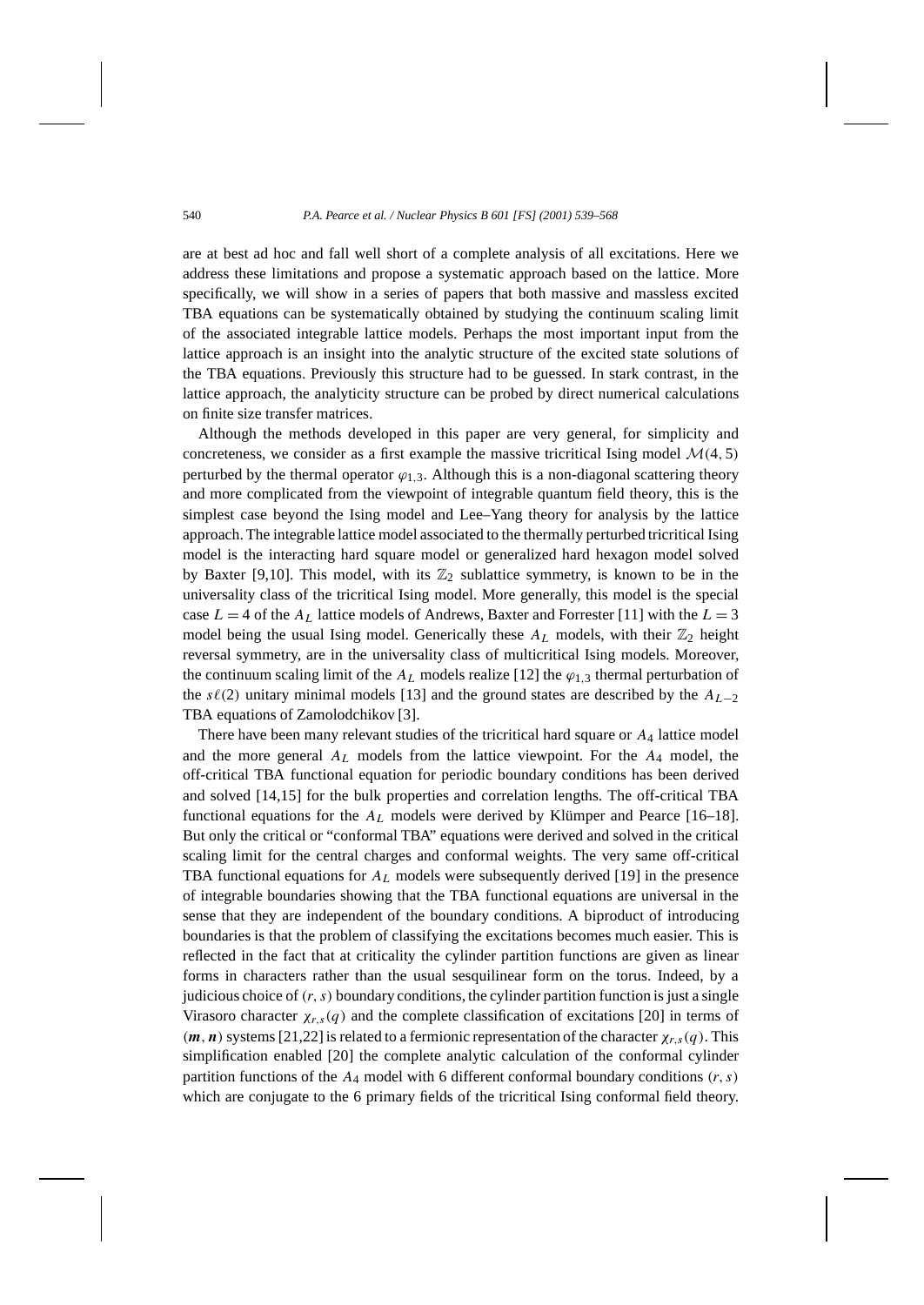The generalization of these results to the critical  $A_L$  lattice models with  $(r, s)$  boundaries is currently in progress [23].

In 1998, Pearce and Nienhuis [24] analysed the off-critical continuum scaling limit of the TBA functional equations for the *AL* lattice models to derive from the lattice the full set of massive and massless *AL*<sup>−</sup><sup>2</sup> ground state TBA equations conjectured by Zamolodchikov. The scale parameter  $mR$  is simply related to the scaling limit of lattice parameters by

$$
\mu = \frac{mR}{4} = \lim_{N \to \infty, t \to 0} N t^{\nu}
$$
\n(1.1)

or more precisely

$$
R = \lim_{N \to \infty, a \to 0} Na, \qquad m = \lim_{t \to 0, a \to 0} \frac{4t^{\nu}}{a}, \tag{1.2}
$$

where *N* is the width of the lattice in lattice spacings, *a* is the lattice spacing, *m* is a mass, *R* is the continuum length scale,  $v = (L + 1)/4$  is the correlation length exponent and  $t = p<sup>2</sup>$ is the deviation from critical temperature variable with  $p$  the elliptic nome appearing in the Boltzmann weights of the *A<sub>L</sub>* models.

Our primary goal in this series of papers is to extend the analysis of Pearce and Nienhuis to all excitations of the *A*<sup>4</sup> model both in the massive and massless regimes. This entails perturbing the analysis of O'Brien, Pearce and Warnaar [20] off criticality. To handle the problem of classification of all the excitations it is easier to introduce boundaries and to work on the cylinder even though a study of boundary properties is not our primary goal. Our immediate goal is to study the flow of excitation energies from the UV ( $R = 0$ ) to the IR  $(R \to \infty)$  limit. In the massive case we are thus able to compile the conformal-massive dictionary that eluded Melzer [25]. In the massless case considered in paper II [26], we follow the renormalization group flow from the tricritical to the critical Ising model fixed points. This leads to a flow between the characters of these theories.

In this paper we consider just the massive regime. The layout of the paper is as follows. In Section 2 we define the  $A_4$  lattice model. We then describe the classification of excitations and discuss their unique labelling in terms of quantum numbers. This classification is in fact identical to the classification [20] at the tricritical point. In Section 3 we present the derivation of the off-critical massive TBA equations. The numerical solution of these equations is presented in Section 4. Throughout we concentrate on the three *(r, s)* boundary conditions with  $s = 1$  rather than presenting exhaustive results for the six distinct *(r, s)* boundary conditions. We believe these results are indicative of what can be achieved. While the calculations are similar for the other boundary conditions, we point out that in some cases there are further subtleties related to the appearance of frozen zeros. We conclude with a general discussion.

# **2. Lattice approach**

## *2.1. A*<sup>4</sup> *lattice model*

The  $A_4$  RSOS lattice model is defined on a square lattice with spins or heights  $a =$ 1, 2, 3, 4 restricted so that nearest neighbour heights differ by  $\pm 1$ . This model corresponds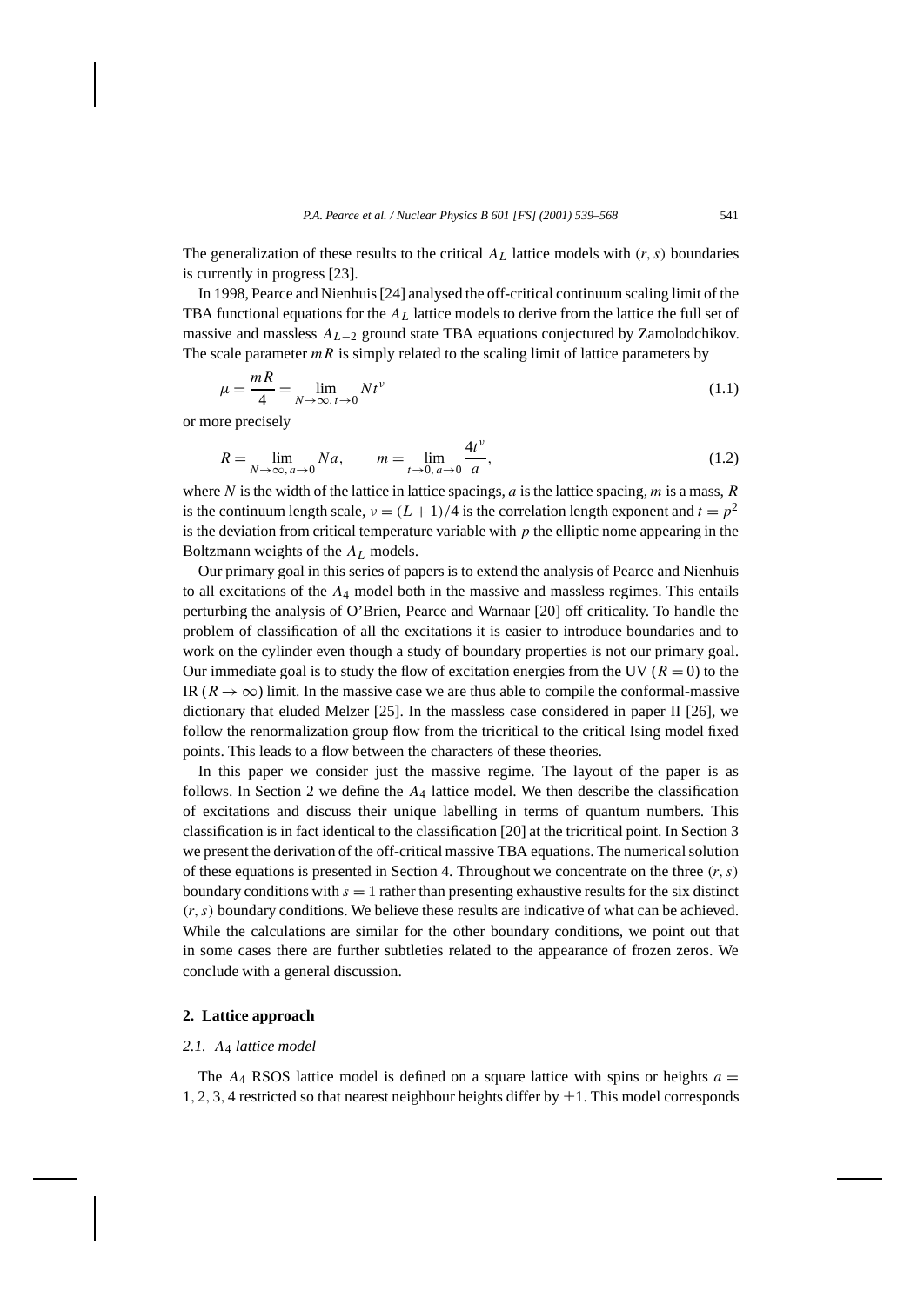to the special case  $L = 4$  of the  $A_L$  RSOS models of Andrews, Baxter and Forrester [11] with spins  $a = 1, \ldots, L$  and Boltzmann weights ( $\lambda = \pi/5$  for the  $A_4$  model)

$$
W\begin{pmatrix} a \pm 1 & a \\ a & a \mp 1 \end{pmatrix} u = \frac{\vartheta_1(\lambda - u)}{\vartheta_1(\lambda)},
$$
\n(2.1)

$$
W\begin{pmatrix} a & a \pm 1 \ a \mp 1 & a \end{pmatrix} u = \left(\frac{\vartheta_1((a-1)\lambda)\vartheta_1((a+1)\lambda)}{\vartheta_1^2(a\lambda)}\right)^{1/2} \frac{\vartheta_1(u)}{\vartheta_1(\lambda)},
$$
(2.2)

$$
W\begin{pmatrix} a & a \pm 1 \ a \pm 1 & a \end{pmatrix} u = \frac{\vartheta_1(a\lambda \pm u)}{\vartheta_1(a\lambda)}.
$$
 (2.3)

Here *u* is the spectral parameter,  $\lambda = \pi/(L + 1)$  is the crossing parameter and  $\vartheta_1(u) =$  $\vartheta_1(u, p)$  is one of the standard elliptic theta functions as given in Gradshteyn and Ryzhik [27]

$$
\vartheta_1(u, p) = 2p^{1/4} \sin u \prod_{n=1}^{\infty} (1 - 2p^{2n} \cos 2u + p^{4n})(1 - p^{2n}), \tag{2.4}
$$

$$
\vartheta_{12}(u, p) = 2p^{1/4}\cos u \prod_{n=1}^{\infty} (1 + 2p^{2n}\cos 2u + p^{4n})(1 - p^{2n}),\tag{2.5}
$$

$$
\vartheta_{13}(u, p) = \prod_{n=1}^{\infty} \left(1 + 2p^{2n-1}\cos 2u + p^{2(2n-1)}\right)\left(1 - p^{2n}\right),\tag{2.6}
$$

$$
\vartheta_4(u, p) = \prod_{n=1}^{\infty} \left(1 - 2p^{2n-1}\cos 2u + p^{2(2n-1)}\right)\left(1 - p^{2n}\right). \tag{2.7}
$$

Integrability derives from the fact that these local face weights satisfy the Yang–Baxter equation.

The elliptic nome *p* is a temperature-like variable. The *AL* lattice models are critical for  $p = 0$  and off-critical for  $p \neq 0$  so we introduce the deviation from critical temperature variable  $t = p^2$ . There are four distinct off-critical physical regimes depending on the sign of *u* and *t*:

| Regime I:   | $-\pi/2 + \lambda \leq u \leq 0$ , | $-1 < t < 0$ , |
|-------------|------------------------------------|----------------|
| Regime II:  | $-\pi/2 + \lambda \leq u \leq 0$ , | $0 < t < 1$ ,  |
| Regime III: | $0 \leq u \leq \lambda$ ,          | $0 < t < 1$ ,  |
| Regime IV:  | $0 \leq u \leq \lambda$ ,          | $-1 < t < 0$ . |

It is convenient to express the nome *p* in terms of a real parameter  $\varepsilon > 0$  by

$$
p = \begin{cases} e^{-\pi \varepsilon}, & \text{Regimes II and III,} \\ ie^{-\pi \varepsilon}, & \text{Regimes I and IV} \end{cases}
$$
 (2.9)

so that  $|p| \leq 1$  and

 $\mathbf{I}$ 

$$
t = p^2 = \pm \exp(-2\pi\varepsilon). \tag{2.10}
$$

In particular, the elliptic  $\vartheta_1$  functions satisfy the quasiperiodicity properties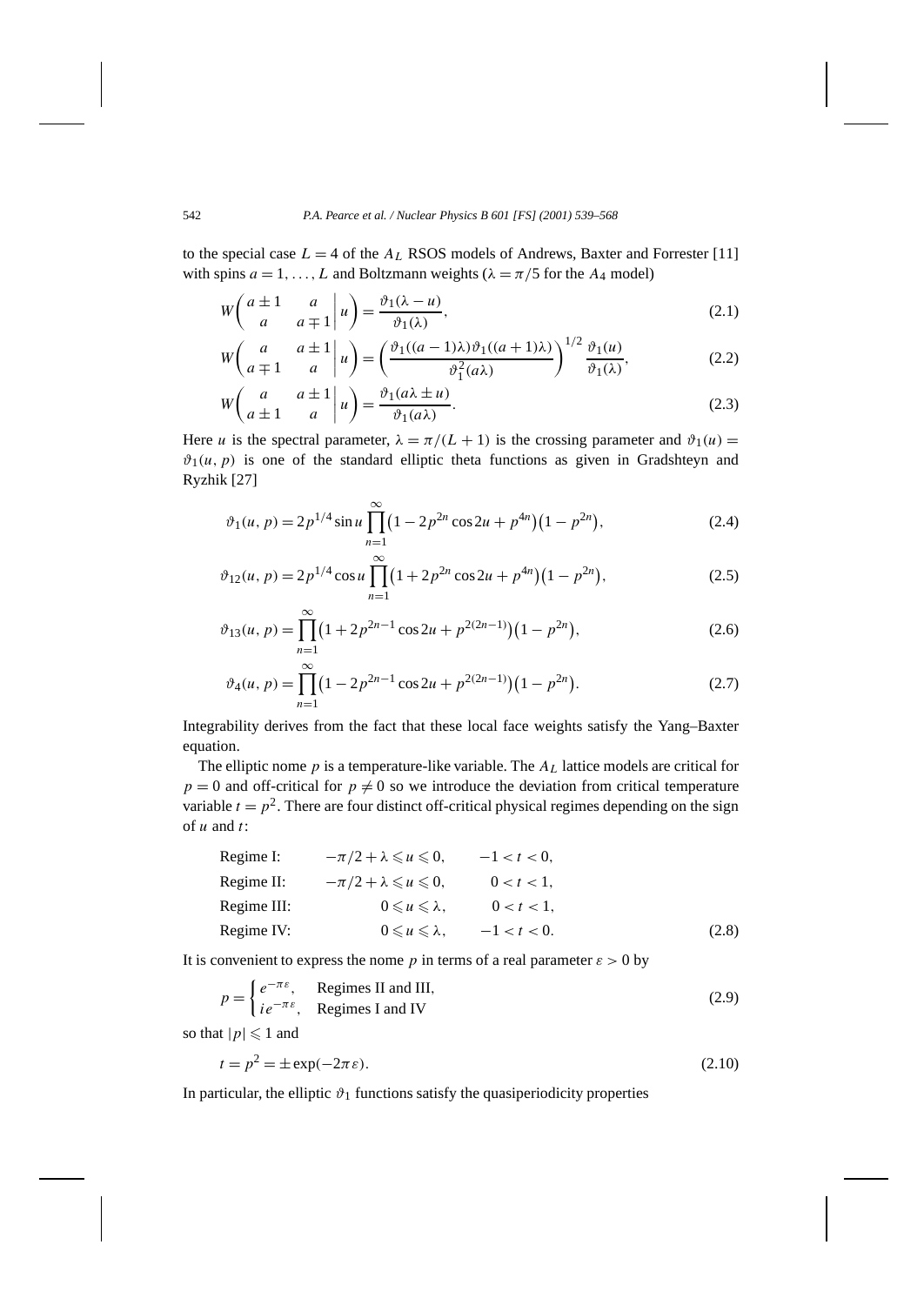

Fig. 1. *A*4 and *T*2 graphs of allowed neighboring states for the *A*4 lattice model and its particle (hard square) representation.

$$
\vartheta_1(u+\pi, p) = -\vartheta_1(u, p),\tag{2.11}
$$

$$
\vartheta_1(u - i \log p, p) = -p^{-1} e^{-2iu} \vartheta_1(u, p). \tag{2.12}
$$

Regimes III and IV are of interest in this series of papers since they are associated, in the continuum scaling limit, with the massive and massless thermal perturbations of the unitary minimal models, respectively. In Regime III, considered in this paper, *p* is real whereas in Regime IV *p* is pure imaginary. Regimes I and II relate to  $\mathbb{Z}_{L-1}$  parafermions and so are not considered here.

Although we will not use it in this paper, an alternative formulation of the *A*<sup>4</sup> model is the particle or  $T_2$  tadpole representation as shown in Fig. 1. This formulation is obtained by folding the  $A_4$  diagram and identifying the states related by the  $\mathbb{Z}_2$  height reversal symmetry. More specifically, we can identify the states  $a = 1$ , 4 with  $\mu = 1$  and regard this as indicating the presence of a particle or an occupied site and we can identify the states  $a = 2, 3$  with  $\mu = 0$  and regard this as indicating the absence of a particle or a vacant site. Once we fix the sublattice of the square lattice which has odd heights, the identification of height and particle states is a one-to-one correspondence. The adjacency constraint on the heights of the *A*<sup>4</sup> model translates into the exclusion of simultaneous occupancy of adjacent sites by particles. In this way the particle representation is seen to be equivalent to a model of interacting hard squares on the square lattice. The Boltzmann weights of this hard square model are simply given by replacing the heights  $a = 1, 2, 3, 4$  by the corresponding particle occupation numbers  $\mu = 0, 1$ .

The isotropic phase diagram of the *A*<sup>4</sup> or interacting hard square model is shown in Fig. 2 alongside the corresponding renormalization group flow in the continuum scaling limit about the tricritical point. The continuum scaling limits in Regimes III and IV give rise to the massive and massless flows respectively where the perturbation parameter is *mR* or  $\mu$ .

# *2.2. Double row transfer matrices*

To ensure integrability of the *A*<sup>4</sup> model in the presence of a boundary [19] we need commuting double row transfer matrices and triangle boundary weights which satisfy the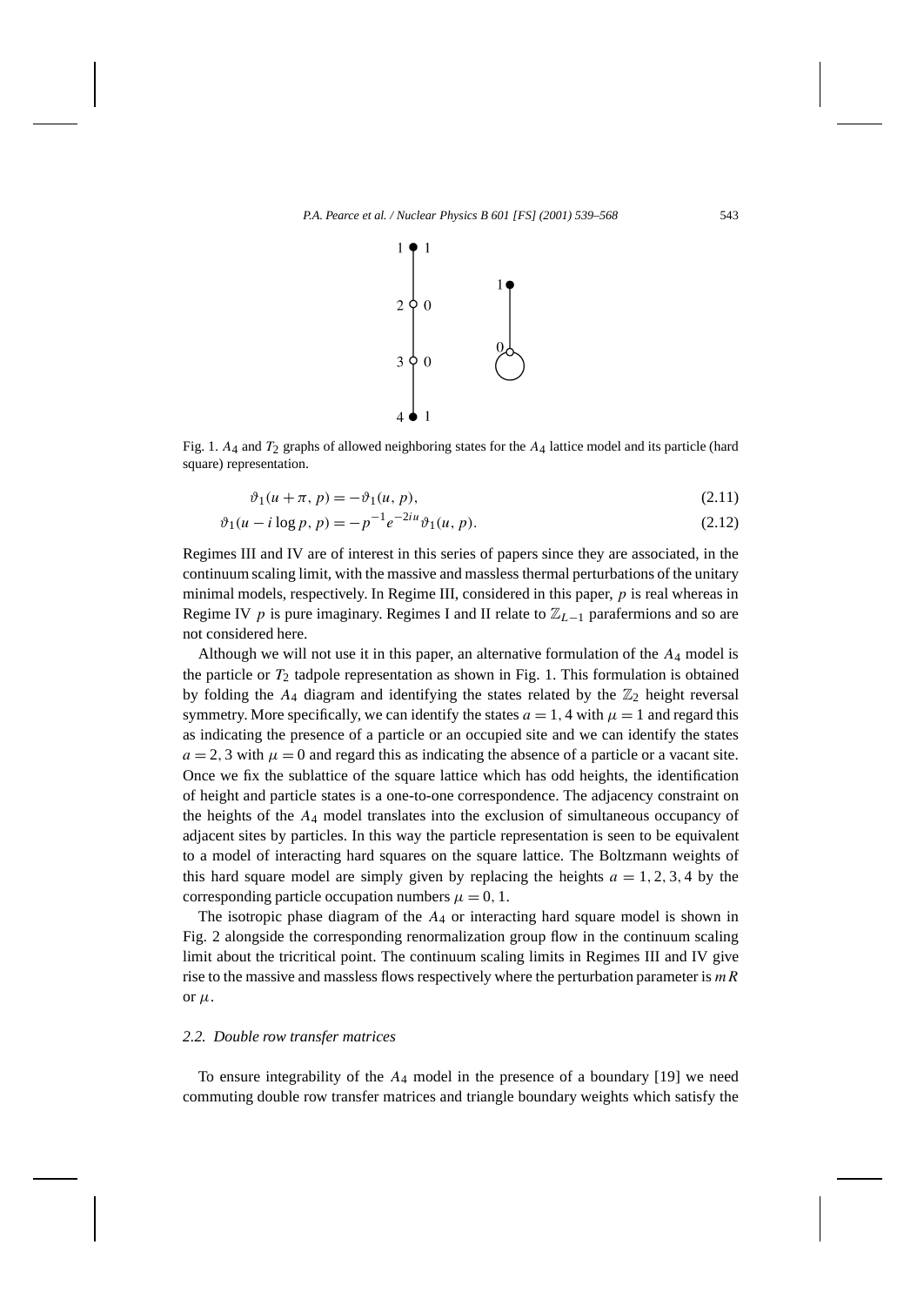

Fig. 2. Isotropic phase diagram of the *A*4 or interacting hard square model showing the phase boundary (solid and thick solid curves) between the fluid and square ordered solid phases. The fugacity of the particles is  $z$  and  $L$  is the attraction between particles. The tricritical point  $T$  separates the line of Ising critical points (solid curve) from the first-order line (thick solid curve, Regime III). The model is exactly solvable on the first-order line and its analytic continuation (dashed line, Regime IV). The exact solution curve and Ising critical line are tangential at *T* . The renormalization group flow in the continuum scaling limit about the tricritical point *T* is shown below for comparison. The central charge *c* is indicated at the tricritical, critical and trivial fixed points.

boundary Yang–Baxter equation. The triangle weights for the *(r, s)* boundary condition with  $1 \le r \le 3$  and  $1 \le s \le 4$  are given by

$$
K\begin{pmatrix} r & r \pm 1 \ r & r \pm 1 \end{pmatrix} u, \xi_L \end{pmatrix} = \left(\frac{\vartheta_1((r \pm 1)\lambda)}{\vartheta_1(r\lambda)}\right)^{1/2} \frac{\vartheta_1(u \pm \xi_L)\vartheta_1(u \mp r\lambda \mp \xi_L)}{\vartheta_1^2(\lambda)},
$$
  

$$
K\begin{pmatrix} s \pm 1 & s \ s & s \end{pmatrix} u, \xi_R \end{pmatrix} = \left(\frac{\vartheta_1((s \pm 1)\lambda)}{\vartheta_1(s\lambda)}\right)^{1/2} \frac{\vartheta_4(u \pm \xi_R)\vartheta_4(u \mp s\lambda \mp \xi_R)}{\vartheta_4^2(\lambda)}.
$$
 (2.13)

The parameters  $\xi_L$ ,  $\xi_R$  are arbitrary and can be taken to be complex, however here we restrict them to the real interval  $(\lambda/2, \lambda)$ . To obtain conformal boundary conditions at the isotropic tricritical point  $u = \lambda/2$ ,  $t = p = 0$  we should choose [28]  $\xi_L = \xi_R = \lambda/2$ . Integrability in the presence of these boundaries derives from the fact that these boundary triangle weights satisfy the boundary Yang–Baxter equation.

The face and triangle boundary weights are used to construct [19] a family of commuting double row transfer matrices  $D(u)$ . For a lattice of width N, the entries of  $D(u)$  are given diagrammatically by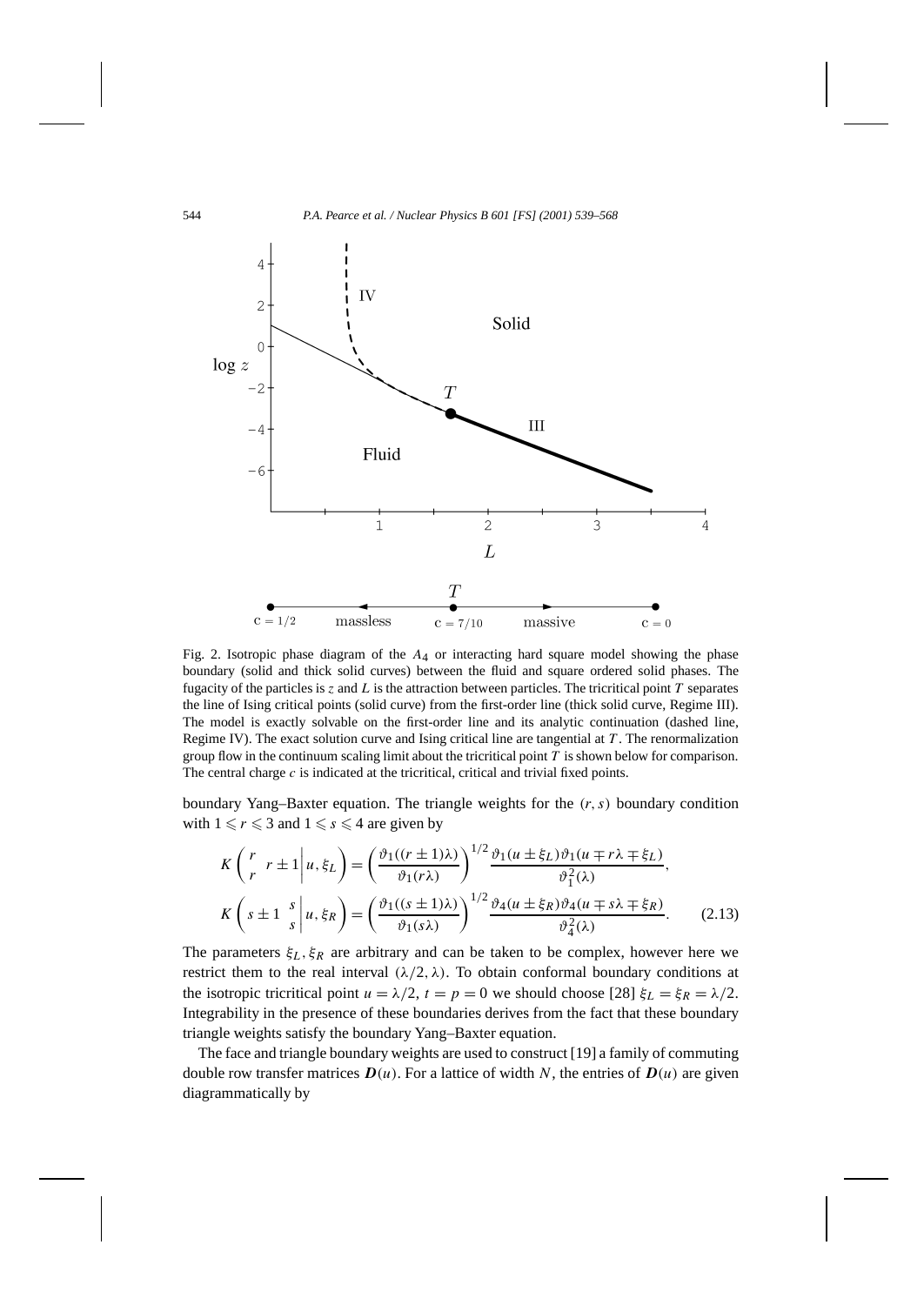

It is further convenient to define the normalized transfer matrix

$$
t(u) = S_{r,s}(u)S(u)\left[i\frac{\vartheta_1(u+2\lambda, p)\vartheta_1(\lambda, p)}{\vartheta_1(u+3\lambda, p)\vartheta_1(u+\lambda, p)}\right]^{2N}D(u),\tag{2.15}
$$

where

$$
S(u) = \frac{\vartheta_1 (2u - \lambda, p)^2}{\vartheta_1 (2u - 3\lambda, p)\vartheta_1 (2u + \lambda, p)}
$$
(2.16)

and

$$
S_{r,s}(u) = (-1)^s h_r(u - \xi_L) h_{-r}(u + \xi_L) \bar{h}_s(u - \xi_R) \bar{h}_{-s}(u + \xi_R)
$$
\n(2.17)

with

$$
h_r(u) = \frac{\vartheta_1(\lambda, p)\vartheta_1(u + (3 - r)\lambda, p)\vartheta_1(u + (1 - r)\lambda, p)}{\vartheta_1(u, p)\vartheta_1(u - \lambda, p)\vartheta_1(u + 2\lambda, p)},
$$
\n(2.18)

$$
\bar{h}_s(u) = \frac{\vartheta_4(\lambda, p)\vartheta_4(u + (3 - s)\lambda, p)\vartheta_4(u + (1 - s)\lambda, p)}{\vartheta_4(u, p)\vartheta_4(u - \lambda, p)\vartheta_4(u + 2\lambda, p)}.
$$
\n(2.19)

It can then be shown [19] that the normalized transfer matrix satisfies the universal TBA functional equation

$$
t(u)t(u + \lambda) = I + t(u + 3\lambda)
$$
\n(2.20)

independent of the boundary condition  $(r, s)$ . This is precisely the same TBA functional equation that holds in the periodic case [14]. Since the transfer matrices commute this functional equation also holds for each eigenvalue *t (u)* of *t(u)*.

The TBA functional equations will be solved for the finite-size corrections to the eigenvalues  $D(u)$  of the double row transfer matrices  $D(u)$ . In the scaling limit, the finitesize corrections to the eigenvalues  $D(u)$  are related to the excitation energies  $E(R)$  of the associated perturbed conformal field theory by

$$
-\frac{1}{2}\log D(u) = Nf_{\text{bulk}}(u) + b_{r,s}(u) + \frac{R\sin\vartheta}{N}E(R) + o\left(\frac{1}{N}\right),\tag{2.21}
$$

where  $f_{bulk}(u)$  is the bulk free energy,  $b_{r,s}(u)$  is the boundary free energy and the anisotropy angle is given by

$$
\vartheta = \begin{cases}\n(L+1)u, & \text{Regimes III and IV,} \\
-\frac{2(L+1)u}{L-1}, & \text{Regimes I and II.} \n\end{cases}
$$
\n(2.22)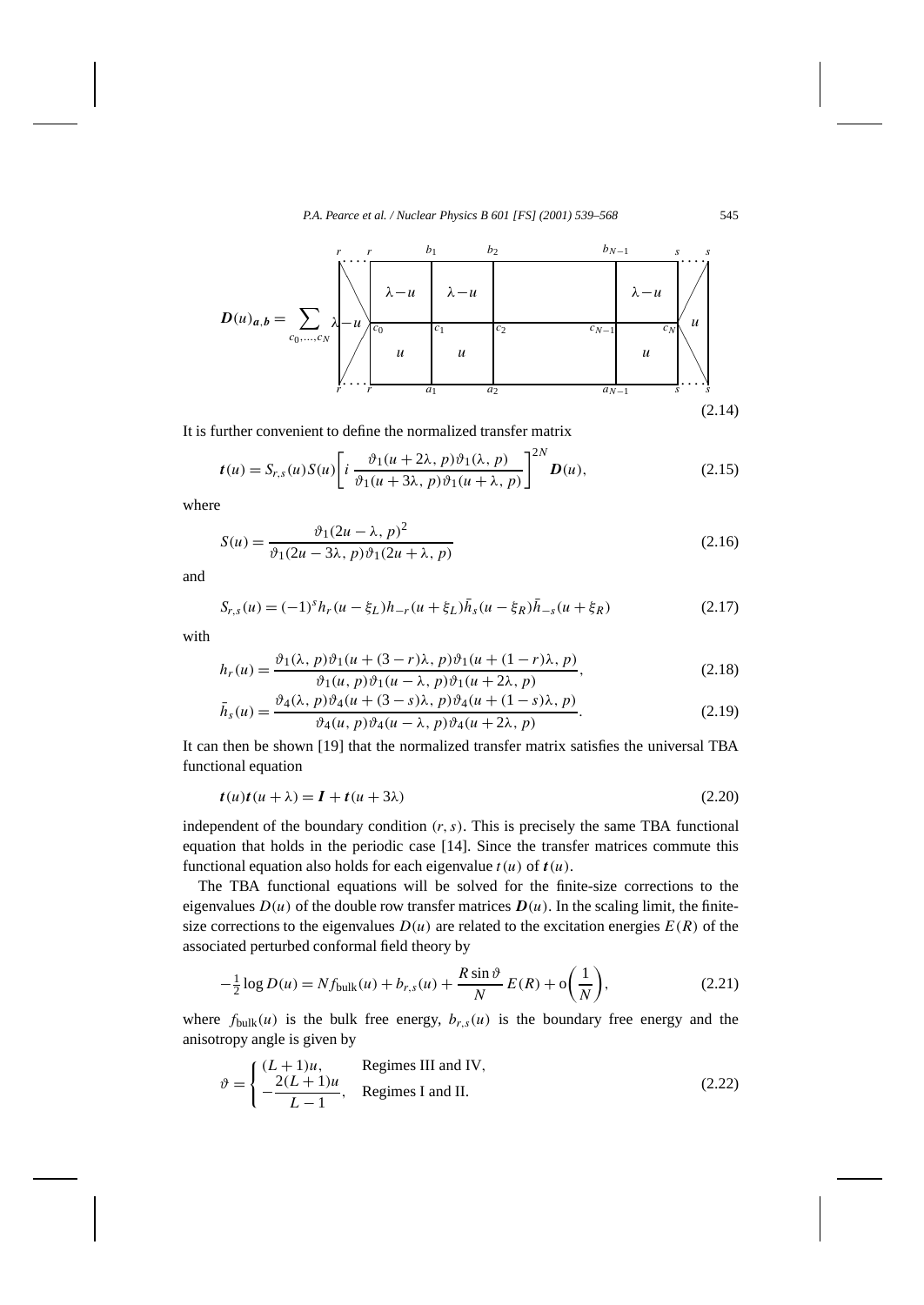Depending on the boundary conditions, the boundary free energy  $b_{r,s}(u)$  may contain an interfacial free energy contribution. The bulk and boundary free energies can be calculated [29–31] by the inversion relation method. Despite the appearance of 1*/N* corrections, the system is not in general conformally invariant. The system is conformal however at critical points which can occur in the ultraviolet ( $R \rightarrow 0$ ) and infrared ( $R \rightarrow$ ∞) limits with

$$
\frac{RE(R)}{2\pi} \to -\frac{c}{24} + \Delta_{r,s} + n, \quad n \in \mathbb{N},
$$
\n(2.23)

where *c* is the central charge of the appropriate conformal field theory,  $\Delta_{r,s}$  are the related conformal weights and  $n = 0, 1, \ldots$ , labels the tower of descendants. The largest eigenvalue occurs for the vacuum or ground state with the boundary condition  $(r, s)$  = *(*1*,* 1*)*. In this case  $\Delta$ <sub>1*,*1</sub> = 0 and *n* = 0. The massive *R* → ∞ scaling limit in Regime III, however, is trivial in the sense that for this ground state  $RE(R) \rightarrow 0$  corresponding to  $c = 0$  and the scattering of free massive particles.

#### *2.3. Classification: (m,n) systems and quantum numbers*

TBA functional equations admit infinite families of solutions for the eigenvalues  $t(u)$ . The analyticity properties are therefore crucial in selecting out the required solutions. The transfer matrix eigenvalues  $D(u)$  are entire functions of  $u$  and are characterised (up to an overall constant) by their zeros in the complex *u* plane. It is precisely at these zeros that  $\log t(u)$  is non-analytic but analyticity of  $\log t(u)$  is required to solve the TBA functional equations by Fourier series. From quasiperiodicity, the matrix  $t(u)$  and eigenvalues  $t(u)$ are doubly periodic. It follows that the eigenvalues  $t(u)$  are doubly periodic meromorphic functions. It is convenient to fix the period rectangles as

period rectangle = 
$$
\begin{cases} \left(-\frac{\lambda}{2}, \frac{9\lambda}{2}\right) \times \left(-\frac{\pi i \varepsilon}{2}, \frac{\pi i \varepsilon}{2}\right), & \text{Regime III,} \\ \left(-\frac{\lambda}{2}, \frac{9\lambda}{2}\right) \times \left(-\pi i \varepsilon, \pi i \varepsilon\right), & \text{Regime IV} \end{cases}
$$
 (2.24)

so we then only need to consider the analyticity inside these period rectangles. In Regime IV there is an additional symmetry within the period rectangle

$$
t(u \pm \pi/2 + \pi i \varepsilon) = t(u) \tag{2.25}
$$

so we can restrict ourselves further to the rectangle  $(-\frac{\lambda}{2}, 2\lambda) \times (-\pi i \varepsilon, \pi i \varepsilon)$ . The normalization factors relating  $D(u)$  to  $t(u)$  only introduce extra zeros and poles on the real axis. Since  $D(u)$  is real symmetric for real *u*, that is  $D(u) = D(u)^T$ , it follows that, for any eigenvalue  $D(u)$  or  $t(u)$ , the distribution of zeros in the upper and lower half planes are identical and simply related by complex conjugation. It is therefore sufficient to classify the eigenvalues by the patterns of zeros in the upper half period rectangle.

It turns out that in Regime III the pattern of zeros inside the periodic rectangle is qualitatively the same as in the critical case. This was observed by direct numerical diagonalization of a sequence of finite-size transfer matrices approaching the scaling limit  $N \to \infty$ ,  $t \to 0$  for modest sizes of *N*. As a consequence, in Regime III we can use the known classification [20] of eigenvalues at the tricritical point  $(R = 0)$  in terms of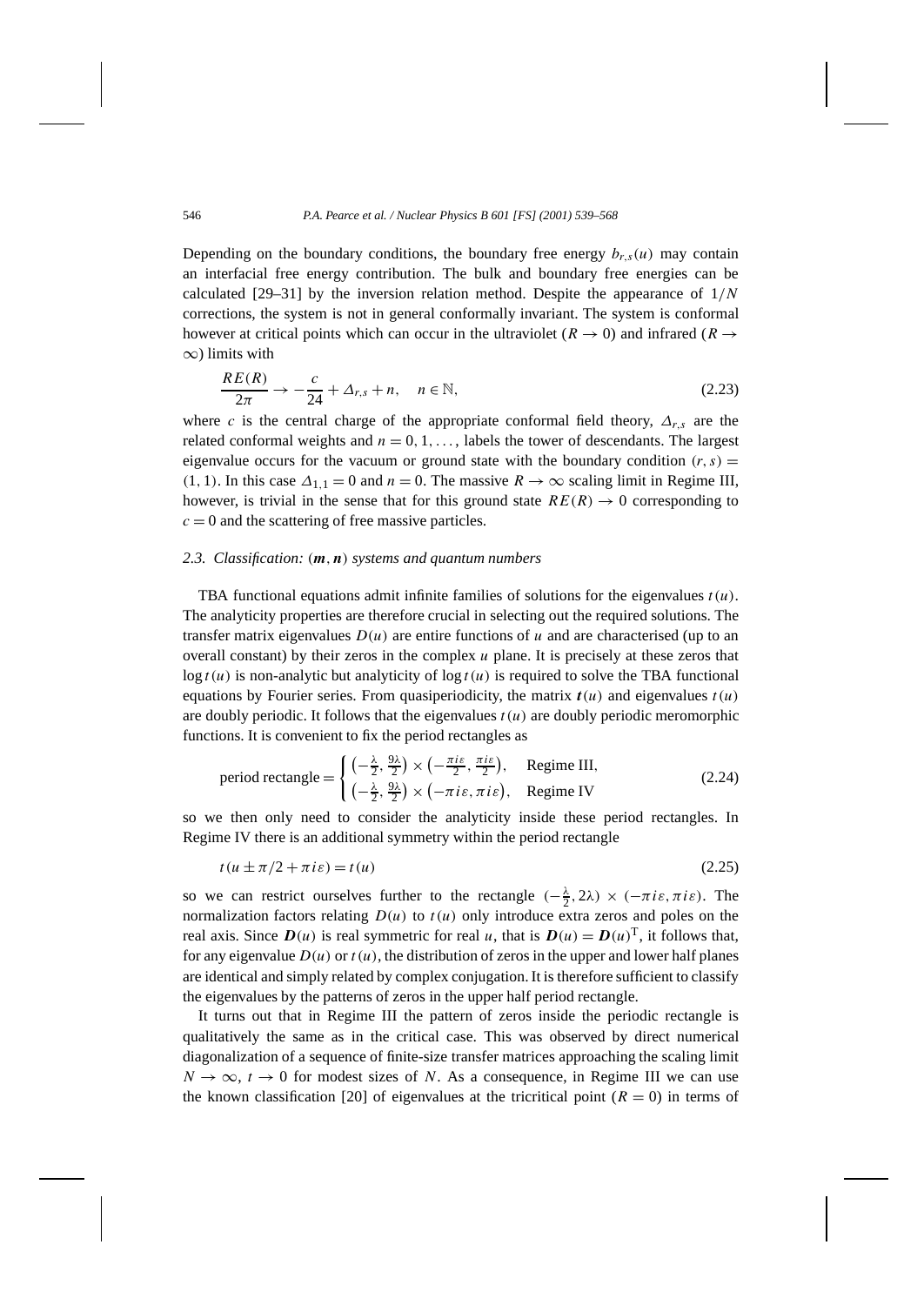$(m, n)$  systems and this classification will apply for any *R* in the range  $0 \le R < \infty$ . This simplifying feature does not hold in the massless Regime IV where in stark contrast some of the patterns of zeros qualitatively change under the flow as *R* increases [26]. Since the classification of excitations in Regime III of interest here is the same as at the tricritical point we summarise the salient features of this classification here. We limit discussion to the boundary condition  $(r, s) = (1, 1)$ . The other cases are similar [20] although in some cases it is necessary to introduce two  $(m, n)$  systems for a given  $(r, s)$  boundary condition.

The analyticity properties of  $D(u)$  are relevant in the two analyticity strips

$$
-\frac{\lambda}{2} < \text{Re}(u) < \frac{3\lambda}{2}, \qquad 2\lambda < \text{Re}(u) < 4\lambda. \tag{2.26}
$$

We refer to these as strip 1 and 2 respectively and label them by  $i = 1, 2$ . Since the Boltzmann weights are real and positive for  $0 < u < \lambda$ , strip 1 is referred to as the physical analyticity strip. From direct numerical diagonalization of  $D(u)$  with the  $(1, 1)$  boundary condition we observe that, apart from a pair of zeros on the real axis at  $u = \lambda + \xi_L$  and  $u = 5\lambda - \xi_L$  induced by the left boundary triangle weight, each eigenvalue has zeros on the lines  $\text{Re}(u) = -\lambda/2$ ,  $\lambda/2$ ,  $3\lambda/2$ ,  $2\lambda$ ,  $4\lambda$  corresponding to the edges and center lines of the two analyticity strips. Specifically, 1-strings and 2-strings occur in strip 1 and 2. A 1-string is given by a single zero  $u_i$  in the center of a strip such that

$$
Re(u_j) = \begin{cases} \lambda/2, & \text{strip 1,} \\ 3\lambda, & \text{strip 2.} \end{cases}
$$
 (2.27)

A 2-string is a pair of zeros  $(u_j, u'_j)$  on the edge of a strip with equal imaginary part and

$$
(\text{Re}(u_j), \text{Re}(u'_j)) = \begin{cases} (-\lambda/2, 3\lambda/2), & \text{strip } 1, \\ (2\lambda, 4\lambda), & \text{strip } 2. \end{cases}
$$
 (2.28)

Distributions of zeros for two typical eigenvalues of  $D(u)$  for  $N = 16$  are depicted in Figs. 3 and 4. We note that for finite *N* the 2-strings do not fall precisely on the lines given in Eq. (2.28), but that this deviation decreases exponentially, that is as  $|\delta|^N$  with  $|\delta|$  < 1, as *N* increases. These patterns are consistent with the crossing  $D(u) = D(\lambda - u)$ and transpose  $D(u) = D(u)^T$  symmetry of the double row transfer matrix.

Given an eigenvalue, we denote the number of strings in the upper half period rectangle as follows:

$$
m_i = \text{number of 1-strings in strip } i = 1, 2,
$$
  
\n
$$
n_i = \text{number of 2-strings in strip } i = 1, 2.
$$
\n(2.29)

The relations [20] between these numbers determining the string content take the form of an *(m,n)*-system [21,22]

$$
m + n = \frac{1}{2}(Ne_1 + \mathcal{I}m),
$$
\n(2.30)

where  $m = (m_1, m_2)$ ,  $n = (n_1, n_2)$ ,  $e_1 = (1, 0)$ , and  $\mathcal I$  is the A<sub>2</sub> incidence matrix with entries  $\mathcal{I}_{i,k} = \delta_{|i-k|,1}$ . Clearly here we require that  $m_1, m_2$  and N are even. For the leading excitations  $m_1, m_2, n_2$  are finite but  $n_1 \sim N/2$  as  $N \to \infty$ . Indeed, the vacuum or ground state is given by  $m_1 = m_2 = n_2 = 0$  and  $n_1 = N/2$ .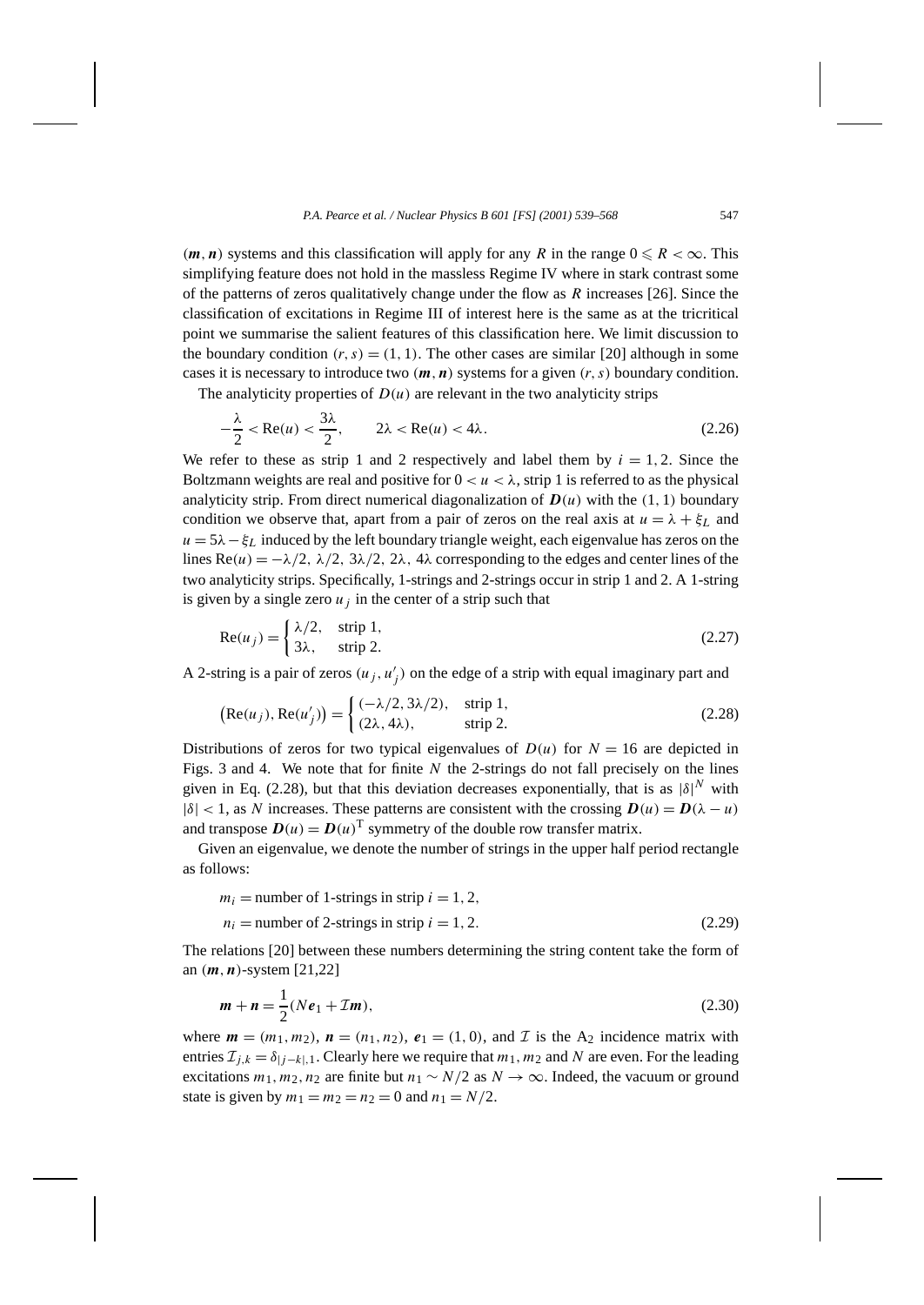

Fig. 3. Zeros within a period rectangle in the complex  $u$ -plane of the largest eigenvalue of  $D(u)$  with string content  $m_1 = 6$ ,  $n_1 = 3$ ,  $m_2 = 2$ ,  $n_2 = 1$ .



Fig. 4. Zeros within a period rectangle in the complex *u*-plane of another typical eigenvalue of *D(u)* with string content  $m_1 = 6$ ,  $n_1 = 3$ ,  $m_2 = 2$ ,  $n_2 = 1$ . This pattern of zeros is obtained by permuting the ordering of the 1-strings and 2-strings within each strip of Fig. 3.

For each system size N, there are many eigenvalues with the same string content  $(m, n)$ . These eigenvalues are distinguished by the relative vertical orderings of the 1 and 2-strings within the period rectangle along each strip. Denoting the imaginary parts of the 1-strings in strip *i* by  $0 < v_1^{(i)} < \cdots < v_{m_i}^{(i)}$ , and the imaginary parts of the 2-strings in strip *i* by  $0 < w_1^{(i)} < \cdots < w_{n_i}^{(i)}$ , we see that in Fig. 3

$$
0 < w_1^{(1)} < w_2^{(1)} < w_3^{(1)} < v_1^{(1)} < v_2^{(1)} < \dots < v_6^{(1)},
$$
\n
$$
0 < w_1^{(2)} < v_1^{(2)} < v_2^{(2)},
$$
\n
$$
(2.31)
$$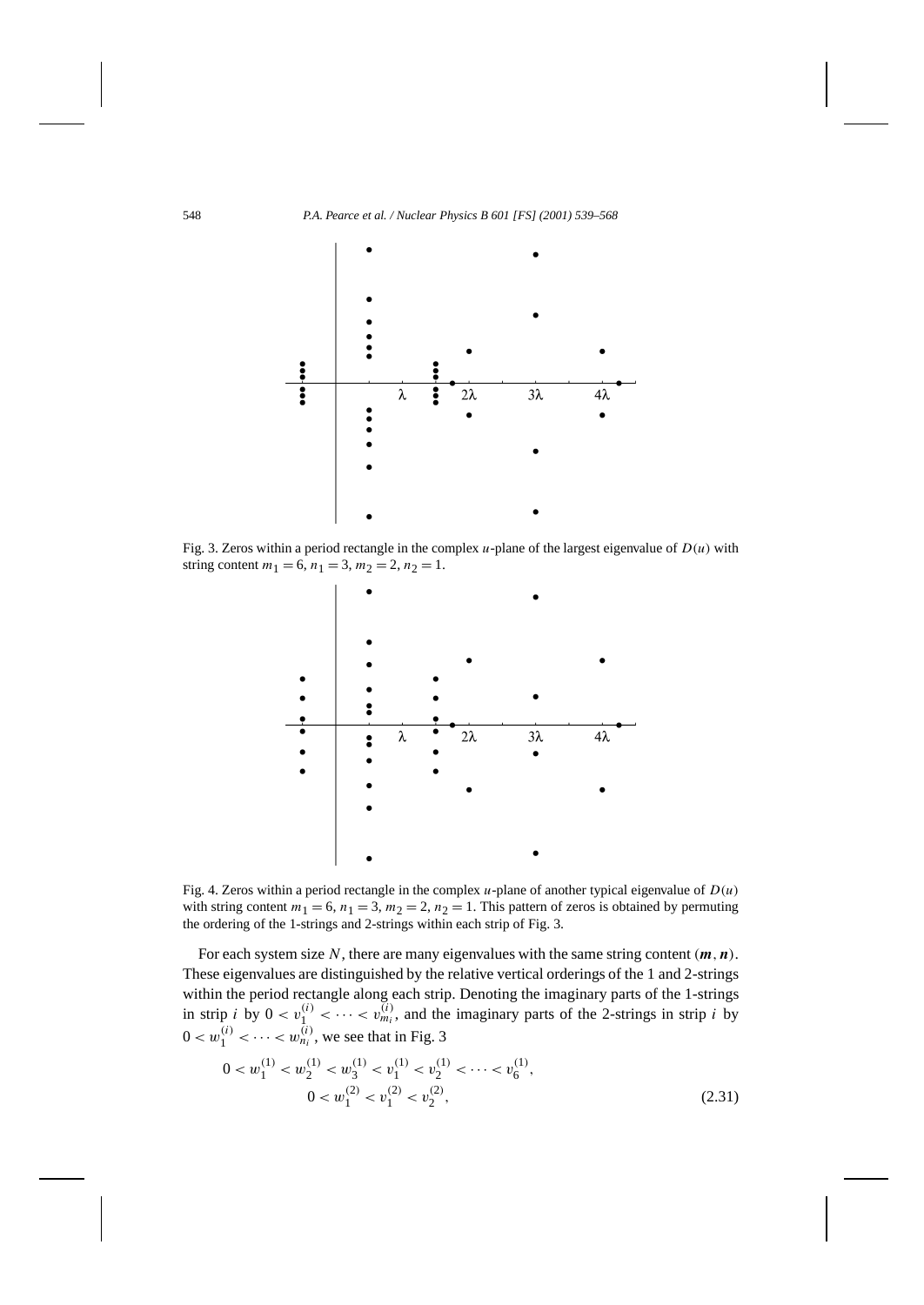whereas in Fig. 4, which has the same string content,

$$
0 < w_1^{(1)} < v_1^{(1)} < v_2^{(1)} < w_2^{(1)} < v_3^{(1)} < w_3^{(1)} < v_4^{(1)} < v_5^{(1)} < v_6^{(1)},
$$
\n
$$
0 < v_1^{(2)} < w_1^{(2)} < v_2^{(2)}.\tag{2.32}
$$

Notice that the 1-strings  $v_j^{(i)}$  and 2-strings  $w_j^{(i)}$  labelled by  $j = 1$  are closest to the real axis. Clearly, the total number of possible orderings for a given string content  $(m, n)$  is  $\binom{m_1+n_1}{m_1}$   $\binom{m_2+n_2}{m_2}$ . Summing over all allowed string contents  $(m, n)$  using (2.30) then gives

$$
\sum_{(m,n)} \binom{m_1+n_1}{m_1} \binom{m_2+n_2}{m_2} = A_{1,1}^N.
$$
\n(2.33)

This is indeed the correct number of eigenvalues as given by the dimension of the double row transfer matrix, which is  $A_{1,1}^N$ , the number of *N*-step paths from 1 to 1, where *A* is the *A*<sup>4</sup> adjacency matrix.

In the scaling limit

$$
\mu = \frac{mR}{4} = \lim_{N \to \infty, t \to 0} N t^{5/4}
$$
\n(2.34)

the positions of the 1- and 2-strings grow logarithmically as

$$
v_j^{(i)}, w_j^{(i)} \sim -\frac{1}{4}\log t + \text{const} = \frac{1}{5}\log N - \frac{1}{5}\log \mu + \text{const.}
$$
 (2.35)

More specifically, we define the scaled locations of the strings in strips  $i = 1, 2$  as

$$
\beta_j^{(i)} = \lim_{N \to \infty, t \to 0} \left( 5v_j^{(i)} + \frac{5}{4} \log t \right), \quad j = 1, 2, ..., m_1,
$$
  

$$
\gamma_k^{(i)} = \lim_{N \to \infty, t \to 0} \left( 5w_k^{(i)} + \frac{5}{4} \log t \right), \quad k = 1, 2, ..., m_2.
$$
 (2.36)

An excitation with string content  $(m, n)$  is uniquely labelled by a set of quantum numbers

$$
I = (I^{(1)} | I^{(2)}) = (I_1^{(1)}, I_2^{(1)}, \dots, I_{m_1}^{(1)} | I_1^{(2)}, I_2^{(2)}, \dots, I_{m_2}^{(2)}),
$$
\n(2.37)

where the integers  $I_j^{(i)} \in \mathbb{N}$  with  $i = 1, 2$  give the number of 2-strings whose imaginary parts  $w_k^{(i)}$  are greater than that of the given 1-string  $v_j^{(i)}$ . Clearly, the quantum numbers  $I_k^{(j)}$  satisfy

$$
n_j \geqslant I_1^{(j)} \geqslant I_2^{(j)} \geqslant \dots \geqslant I_{m_j}^{(j)} \geqslant 0, \quad i = 1, 2. \tag{2.38}
$$

Conversely, given the quantum numbers we can read off the values of  $m_1$  and  $m_2$  and then  $n_1$  and  $n_2$  are uniquely determined by the  $(m, n)$  system. For given string content  $(m, n)$ , the lowest excitation occurs when all of the 1-strings are further out from the real axis than all of the 2-strings. In this case all of the quantum numbers vanish  $I_j^{(i)} = 0$ . Bringing the location of a 1-string closer to the real axis by interchanging the location of the 1-string with a 2-string increments its quantum number by one unit and increases the energy. At the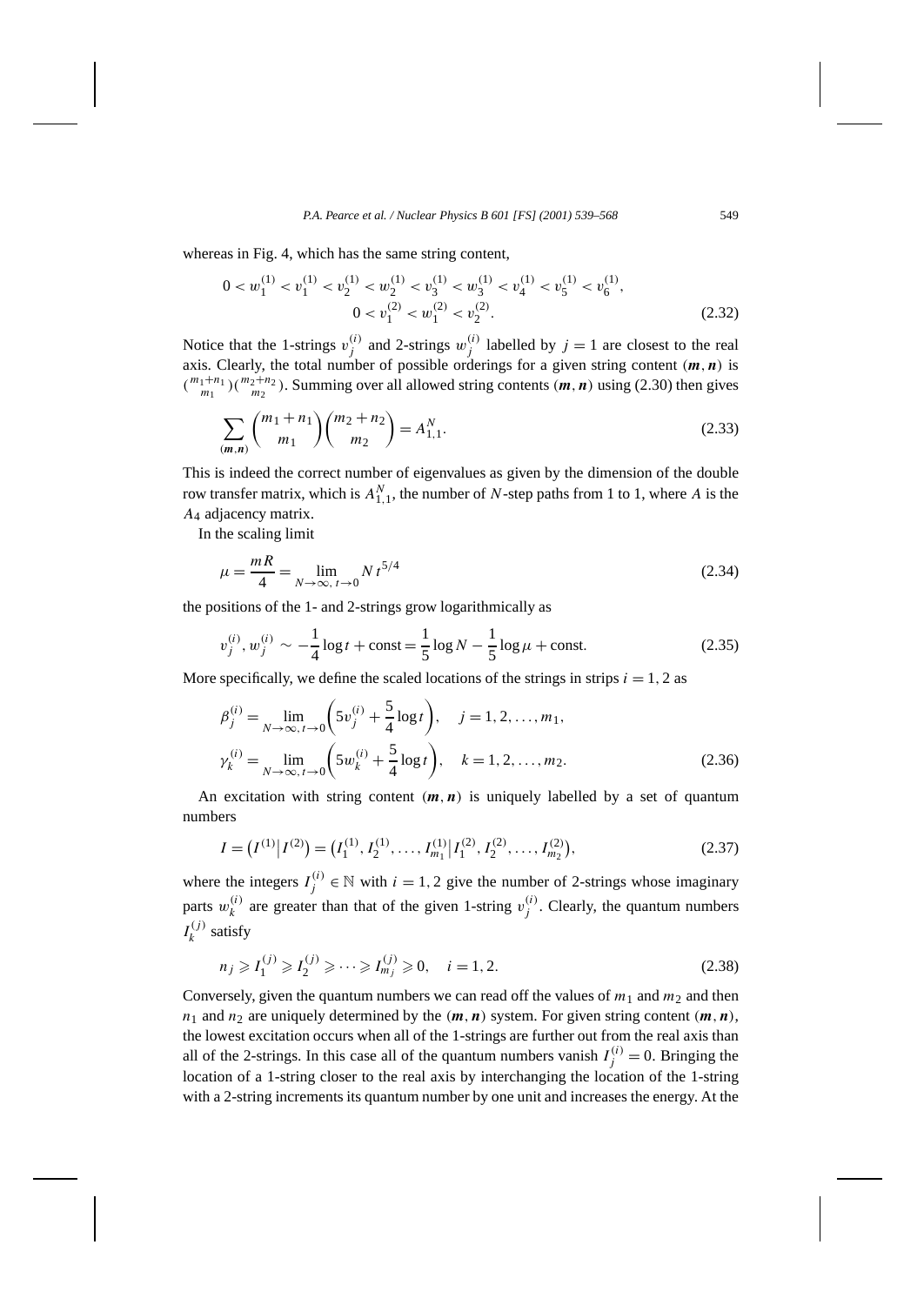tricritical point where  $R = 0$  these jumps in energy are quantised in a tower with energy levels given by [20]

$$
E = \lim_{R \to 0} \frac{RE(R)}{2\pi} = -\frac{c}{24} + \frac{1}{4}mCm + \sum_{i=1}^{2} \sum_{j=1}^{m_i} I_j^{(i)}.
$$
 (2.39)

Here *C* is the  $A_2$  Cartan matrix and the central charge is  $c = 7/10$ .

More succinctly, the generating function for the finite-size spectra of a cylindrical lattice built by *M* applications of the double row transfer matrix with *(*1*,* 1*)* boundary condition is given by a finitized Virasoro character [21,22]

$$
Z_{(1,1)}^{(N)}(q) = \sum_{E} q^{E} = q^{-c/24} \sum_{(m,n)} q^{\frac{1}{4}mCm} \begin{bmatrix} m_1 + n_1 \ m_1 \end{bmatrix} \begin{bmatrix} m_2 + n_2 \ m_2 \end{bmatrix} = \chi_{1,1}^{(N)}(q), (2.40)
$$

where the sum is over the finite  $(m, n)$  system,  $q$  is the modular parameter

$$
q = \exp\left(-2\pi \frac{M}{N}\sin\vartheta\right) \tag{2.41}
$$

and  $M/N$  is the aspect ratio of the lattice. In the isotropic case when  $u = \lambda/2$ , the anistropy angle  $\vartheta = \pi/2$  and the geometric factor sin  $\vartheta = 1$ . The *q*-binomial or Gaussian polynomial is defined by

$$
\begin{bmatrix} m+n \\ m \end{bmatrix} = \sum_{I_1=0}^{n} \sum_{I_2=0}^{I_1} \cdots \sum_{I_m=0}^{I_{m-1}} q^{I_1 + \cdots + I_m} = \begin{cases} \frac{(q)_{m+n}}{(q)_m (q)_n}, & m, n \geq 0, \\ 0, & \text{otherwise} \end{cases}
$$
(2.42)

with the *q*-factorials  $(q)_m = (1 - q) \cdots (1 - q^m)$  for  $m \ge 1$  and  $(q)_0 = 1$ . In the limit  $q \rightarrow 1$  the *q*-binomials reduce to the usual binomial coefficients and the partition function just counts the number of states as in (2.33). Note also that

$$
\lim_{n \to \infty} \left[ \frac{m+n}{m} \right] = \left[ \frac{\infty}{m} \right] = \frac{1}{(q)_m}.
$$
\n(2.43)

After using the  $(m, n)$  system to eliminate  $n_1$  and  $n_2$ , the finitized character gives the fermionic representation of the usual Virasoro character in the limit  $N \to \infty$ 

$$
\lim_{N \to \infty} \chi_{1,1}^{(N)}(q) = q^{-c/24} \sum_{m_1, m_2 \text{ even}} \frac{q^{\frac{1}{4}mCm}}{(q)_{m_1}} \left[ \frac{\frac{1}{2}m_1}{m_2} \right] = \chi_{1,1}(q). \tag{2.44}
$$

More generally, as explained in [20], the finitized partition functions for *(r, s)* boundary conditions at  $R = 0$  are given in terms of finitized characters

$$
Z_{(r,s)}^{(N)}(q) = q^{-\frac{c}{24} + \Delta_{r,s} - \frac{1}{4}(s-r)(s-r-1)} \sum_{(m,n)} q^{\frac{1}{4}mCm - \frac{1}{2}m_{s-1}} \prod_{i=1,2} \begin{bmatrix} m_i + n_i \ m_i \end{bmatrix} = \chi_{r,s}^{(N)}(q),
$$
\n(2.45)

where the  $(m, n)$  system for the  $(r, s)$  boundary condition is

$$
\mathbf{m} + \mathbf{n} = \frac{1}{2}(N\mathbf{e}_1 + \mathcal{I}\mathbf{m} + \mathbf{e}_{s-1} + \mathbf{e}_{4-r}).
$$
\n(2.46)

 $\mathbf{I}$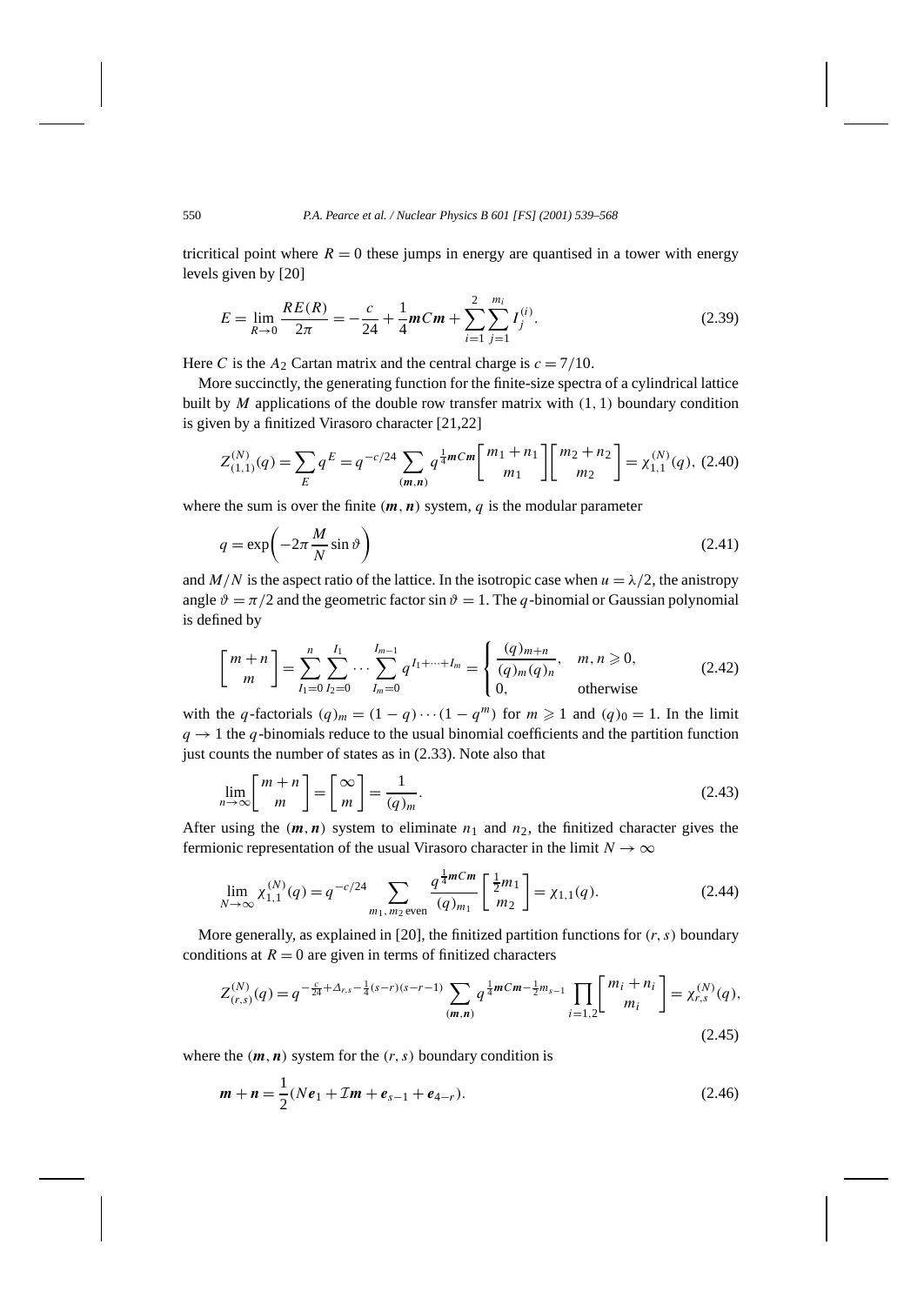Hence in the limit  $N \to \infty$  we recover the known conformal cylinder partition functions in terms of Virasoro characters

$$
Z_{r,s}(q) = \lim_{N \to \infty} \chi_{r,s}^{(N)}(q) = \chi_{r,s}(q). \tag{2.47}
$$

# **3. TBA equations in Regime III**

*3.1. Sector*  $(r, s) = (1, 1)$ 

In this section we derive the TBA equations for the  $(r, s) = (1, 1)$  boundary by solving the TBA functional equations in the scaling limit for even *N*. We follow closely the derivations in [20] and [24]. The derivation for other boundary conditions is similar. We begin by factorizing *t (u)* for large *N* as

$$
t(u) = f(u)g(u)l(u),
$$
\n
$$
(3.1)
$$

where  $f(u)$  accounts for the bulk order-*N* behaviour,  $g(u)$  the order-1 boundary contributions and  $l(u)$  is the order- $1/N$  finite-size correction. We will solve for  $f(u)$ ,  $g(u)$ and then  $l(u)$  sequentially.

For the order-*N* behaviour the second term on the RHS of the TBA functional equation (2.20) can be neglected giving the inversion relation

$$
f(u) f(u + \lambda) = 1. \tag{3.2}
$$

The prefactor in (2.15) induces poles of order 2*N* at  $u = 2\lambda$  and  $u = 4\lambda$ , and a zero of order 2*N* at  $u = 3\lambda$ . The required solution with this analyticity is

$$
f(u) = \begin{cases} 1, & -\frac{\lambda}{2} < \text{Re}(u) < \frac{3\lambda}{2}, \\ \left[ i \frac{\vartheta_2(\frac{5u}{2}, t^{5/4})}{\vartheta_1(\frac{5u}{2}, t^{5/4})} \right]^{2N}, & \frac{3\lambda}{2} < \text{Re}(u) < \frac{9\lambda}{2}. \end{cases}
$$
(3.3)

Similarly to the critical case, putting this solution into the TBA functional equations implies the order-1 functional equations for  $g(u)$ 

$$
g(u)g(u+\lambda) = \begin{cases} 1, & -\frac{\lambda}{2} < \text{Re}(u) < \frac{3\lambda}{2}, \\ 1 + g(u-2\lambda), & \frac{3\lambda}{2} < \text{Re}(u) < \frac{9\lambda}{2}. \end{cases}
$$
(3.4)

To solve for  $g(u)$  we need to take into account the order-1 zeros and poles introduced by the order-1 prefactor in (2.15)

$$
S_{1,1}(u) = \frac{\vartheta_1(\lambda, p)^2 \vartheta_4(\lambda, p)^2}{\vartheta_1(u - \xi_L - \lambda, p)\vartheta_1(u + \xi_L, p)\vartheta_4(u - \xi_R - \lambda, p)\vartheta_4(u + \xi_R, p)}.
$$
 (3.5)

The order-1 zeros of  $D(u)$  cancel exactly the poles of  $S_{1,1}(u)$ . However  $S(u)$  introduces poles at  $u = -\frac{\lambda}{2} + i \frac{\rho \pi \epsilon}{2}$ ,  $\frac{3\lambda}{2} + i \frac{\rho \pi \epsilon}{2}$ ,  $2\lambda + i \frac{\rho \pi \epsilon}{2}$ ,  $4\lambda + i \frac{\rho \pi \epsilon}{2}$ , and double zeros at  $u = \frac{\lambda}{2} + i \frac{\rho \pi \epsilon}{2}$ ,  $3\lambda + i \frac{\rho \pi \epsilon}{2}$ , where  $\rho = 0$ ,  $+1$ . Thus the solution in strip 1 is  $\frac{\lambda}{2} + i \frac{\rho \pi \epsilon}{2}$ ,  $3\lambda + i \frac{\rho \pi \epsilon}{2}$  where  $\rho = 0, \pm 1$ . Thus the solution in strip 1 is given by

$$
g(u) = -\left[\frac{\vartheta_1(5(u - \lambda/2)/2, t^{5/8})}{\vartheta_2(5(u - \lambda/2)/2, t^{5/8})}\right]^2.
$$
\n(3.6)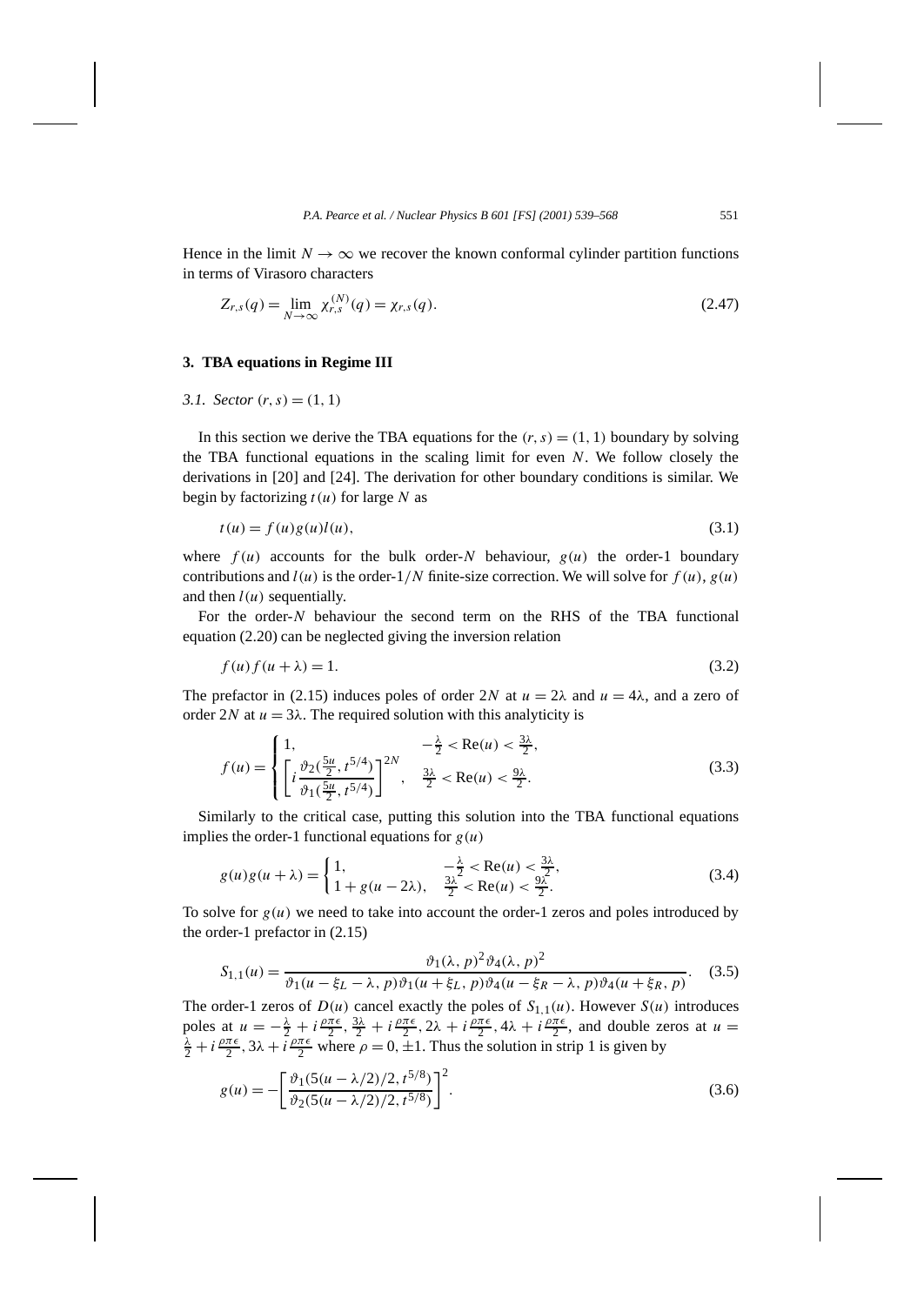The solution for  $g(u)$  in strip 2 is more involved and requires solving the functional relation for  $\log g(u)$  by Fourier series. To proceed we fix lines of constant real part in the centers of each of the two strips in the *u*-plane and a real coordinate *x* by

$$
u = \begin{cases} \frac{\lambda}{2} + \frac{ix}{5}, & \text{strip 1,} \\ 3\lambda + \frac{ix}{5}, & \text{strip 2.} \end{cases}
$$
 (3.7)

It is then natural to define generically for the functions  $h = t, f, g, l$  the notations

$$
h_1(x) = h\left(\frac{\lambda}{2} + \frac{ix}{5}\right), \quad |\text{Im}(x)| < \pi,\tag{3.8a}
$$

$$
h_2(x) = h\left(3\lambda + \frac{ix}{5}\right), \quad |\text{Im}(x)| < \pi,\tag{3.8b}
$$

$$
H_1(x) = 1 + h_1(x), \quad H_2(x) = 1 + h_2(x). \tag{3.8c}
$$

In the variable  $x$ , the functional relations become

$$
g_1\left(x - \frac{\pi i}{2}\right)g_1\left(x + \frac{\pi i}{2}\right) = 1,\tag{3.9a}
$$

$$
g_2\left(x - \frac{\pi i}{2}\right)g_2\left(x + \frac{\pi i}{2}\right) = G_1(x). \tag{3.9b}
$$

One can show that the ratio  $g_2(x)/g_1(x)$  is free of zeros and poles for  $|\text{Im}(x)| < \pi$ . Similarly,  $G_1(x)$  is analytic and non-zero in  $|Im(x)| < \pi/2$ . Thus solving the functional relation for  $g_2(x)$  using Fourier series, we find

$$
\log g_2(x) = \log g_1(x) + \varepsilon * \log G_1(x),\tag{3.10}
$$

where the kernel in the convolution is

$$
\varepsilon(x) = \frac{\vartheta_2(0, t^{2\nu})\vartheta_3(0, t^{2\nu})\vartheta_3(ix, t^{2\nu})}{2\pi\vartheta_2(ix, t^{2\nu})}
$$
\n(3.11)

and  $\nu = 5/4$ . We do not need the explicit solution  $g_2(x)$  since we only need to evaluate it in the scaling limit.

The functional relations for the finite-size corrections  $l(u)$  are obtained from (2.20) using (3.3) and (3.9)

$$
l_1\left(x - \frac{\pi i}{2}\right)l_1\left(x + \frac{\pi i}{2}\right) = T_2(x),\tag{3.12a}
$$

$$
l_2\left(x - \frac{\pi i}{2}\right)l_2\left(x + \frac{\pi i}{2}\right) = \frac{T_1(x)}{G_1(x)}.
$$
\n(3.12b)

To solve for  $log l_1(x)$  and  $log l_2(x)$  we need to remove the singularities arising from the zeros in the interior of strips 1 and 2, that is, the  $m_1$  and  $m_2$  1-strings  $\{\frac{\lambda}{2} \pm i v_j^{(1)}\}$  and  ${3\lambda \pm i\nu_k^{(2)}}$ . Using elementary solutions of the inversion relation  $l(x - \frac{\pi i}{2})l(x + \frac{\pi i}{2}) = 1$ with a single zero inside the analyticity strip we find

$$
l_i(x) \prod_{j=1}^{m_i} \frac{\vartheta_2(\frac{ix}{2} + \frac{5}{2}i v_j^{(i)}, t^{5/4}) \vartheta_2(\frac{ix}{2} - \frac{5}{2}i v_j^{(i)}, t^{5/4})}{\vartheta_1(\frac{ix}{2} + \frac{5}{2}i v_j^{(i)}, t^{5/4}) \vartheta_1(\frac{ix}{2} - \frac{5}{2}i v_j^{(i)}, t^{5/4})}, \quad i = 1, 2
$$
\n(3.13)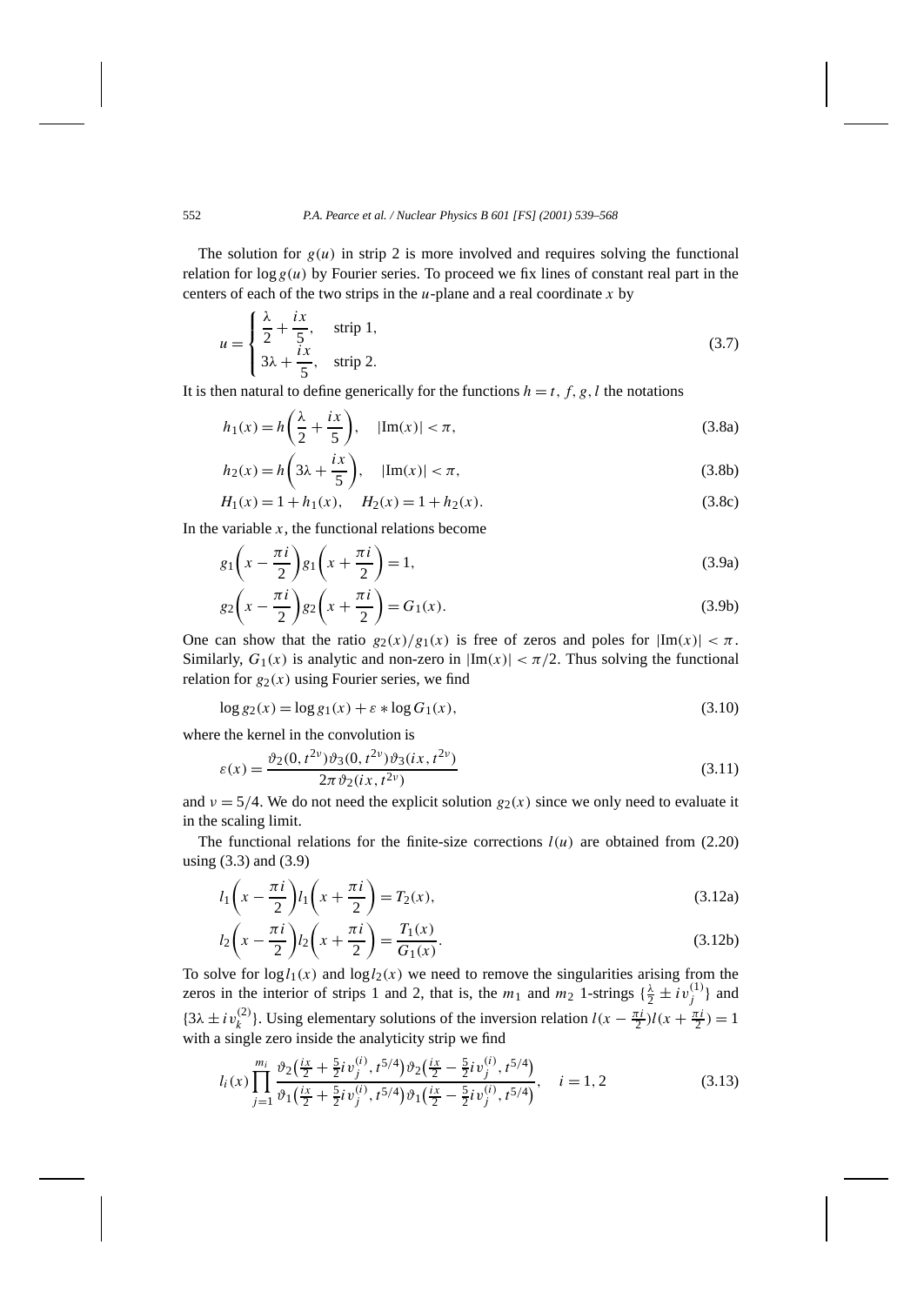is free of zeros and poles inside each strip. Applying Fourier series to the logarithms of (3.12) and using Fourier inversion thus gives the following nonlinear integral equations valid for  $|Im(x)| < \pi$ 

$$
\log l_1(x) = \sum_{j=1}^{m_1} \log \frac{\vartheta_1(\frac{ix}{2} + \frac{5}{2}i\nu_j^{(1)}, t^{\frac{5}{4}}) \vartheta_1(\frac{ix}{2} - \frac{5}{2}i\nu_j^{(1)}, t^{\frac{5}{4}})}{\vartheta_2(\frac{ix}{2} + \frac{5}{2}i\nu_j^{(1)}, t^{\frac{5}{4}}) \vartheta_2(\frac{ix}{2} - \frac{5}{2}i\nu_j^{(1)}, t^{\frac{5}{4}})} + \varepsilon * \log T_2(x) + C_1,
$$
\n(3.14a)

$$
\log l_2(x) = \sum_{k=1}^{m_2} \log \frac{\vartheta_1(\frac{ix}{2} + \frac{5}{2}i\nu_k^{(2)}, t^{\frac{5}{4}})\vartheta_1(\frac{ix}{2} - \frac{5}{2}i\nu_k^{(2)}, t^{\frac{5}{4}})}{\vartheta_2(\frac{ix}{2} + \frac{5}{2}i\nu_k^{(2)}, t^{\frac{5}{4}})\vartheta_2(\frac{ix}{2} - \frac{5}{2}i\nu_k^{(2)}, t^{\frac{5}{4}})} + \varepsilon * \log \frac{T_1(x)}{G_1(x)} + C_2,
$$
\n(3.14b)

where the integration constants  $C_1$  and  $C_2$  are multiples of  $\pi i$  related to the choices of branches for the logarithms. By going to the critical limit  $t \to 0$ , and comparing these equations with the corresponding equations in [20], one finds that  $C_1 = C_2 = 0$ . In effect we are fixing the branches of the logarithms of  $l_i$  exactly as in the critical case.

We next write these equations in terms of  $t_1(x)$  and  $t_2(x)$  as

$$
\log t_{1}(x) = \log f_{1}(x) + \log g_{1}(x) + \varepsilon * \log T_{2}(x)
$$
  
+ 
$$
\sum_{j=1}^{m_{1}} \log \frac{\vartheta_{1}(\frac{ix}{2} + \frac{5}{2}i\nu_{j}^{(1)}, t^{\frac{5}{4}})\vartheta_{1}(\frac{ix}{2} - \frac{5}{2}i\nu_{j}^{(1)}, t^{\frac{5}{4}})}{\vartheta_{2}(\frac{ix}{2} + \frac{5}{2}i\nu_{j}^{(1)}, t^{\frac{5}{4}})\vartheta_{2}(\frac{ix}{2} - \frac{5}{2}i\nu_{j}^{(1)}, t^{\frac{5}{4}})}
$$
  

$$
\log t_{2}(x) = \log f_{2}(x) + \log g_{2}(x) + \varepsilon * \log T_{1}(x) - \varepsilon * \log G_{1}(x)
$$
  
+ 
$$
\sum_{k=1}^{m_{2}} \log \frac{\vartheta_{1}(\frac{ix}{2} + \frac{5}{2}i\nu_{k}^{(2)}, t^{\frac{5}{4}})\vartheta_{1}(\frac{ix}{2} - \frac{5}{2}i\nu_{k}^{(2)}, t^{\frac{5}{4}})}{\vartheta_{2}(\frac{ix}{2} + \frac{5}{2}i\nu_{k}^{(2)}, t^{\frac{5}{4}})\vartheta_{2}(\frac{ix}{2} - \frac{5}{2}i\nu_{k}^{(2)}, t^{\frac{5}{4}})}.
$$
(3.15)

We are interested in the solutions of these equations in the scaling limit. Replacing  $t^{5/4}$ by  $\mu/N$  we see that all dependence on *t* disappears and only a dependence on *N* remains. We assume the relevant functions have the general scaling form

$$
\hat{h}(x) = \lim_{N \to \infty} h(x + \log N) \tag{3.16}
$$

and set

$$
e^{-\epsilon_i(\vartheta)} = \lim_{N \to \infty} t_i \left(\vartheta - \log \frac{\mu}{N}\right) = \hat{t}_j(\vartheta - \log \mu), \quad i = 1, 2
$$
 (3.17)

with  $\mu = mR/4 > 0$ . The  $\epsilon_i(\vartheta)$  are precisely the pseudo-energies and  $\vartheta$  is the rapidity.

Now taking the scaling limit of the nonlinear integral equations using (3.3), (3.9), (3.14) and (3.17) gives the excited TBA equations

$$
\epsilon_1(\vartheta) = -\log \tanh^2 \frac{\vartheta}{2} - \sum_{j=1}^{m_1} \log \left[ \tanh \left( \frac{\vartheta}{2} + \frac{\beta_j^{(1)}}{2} \right) \tanh \left( \frac{\vartheta}{2} - \frac{\beta_j^{(1)}}{2} \right) \right]
$$

$$
- \frac{1}{2\pi} \int_{-\infty}^{\infty} d\vartheta' \frac{\log(1 + e^{-\epsilon_2(\vartheta')})}{\cosh(\vartheta - \vartheta')},
$$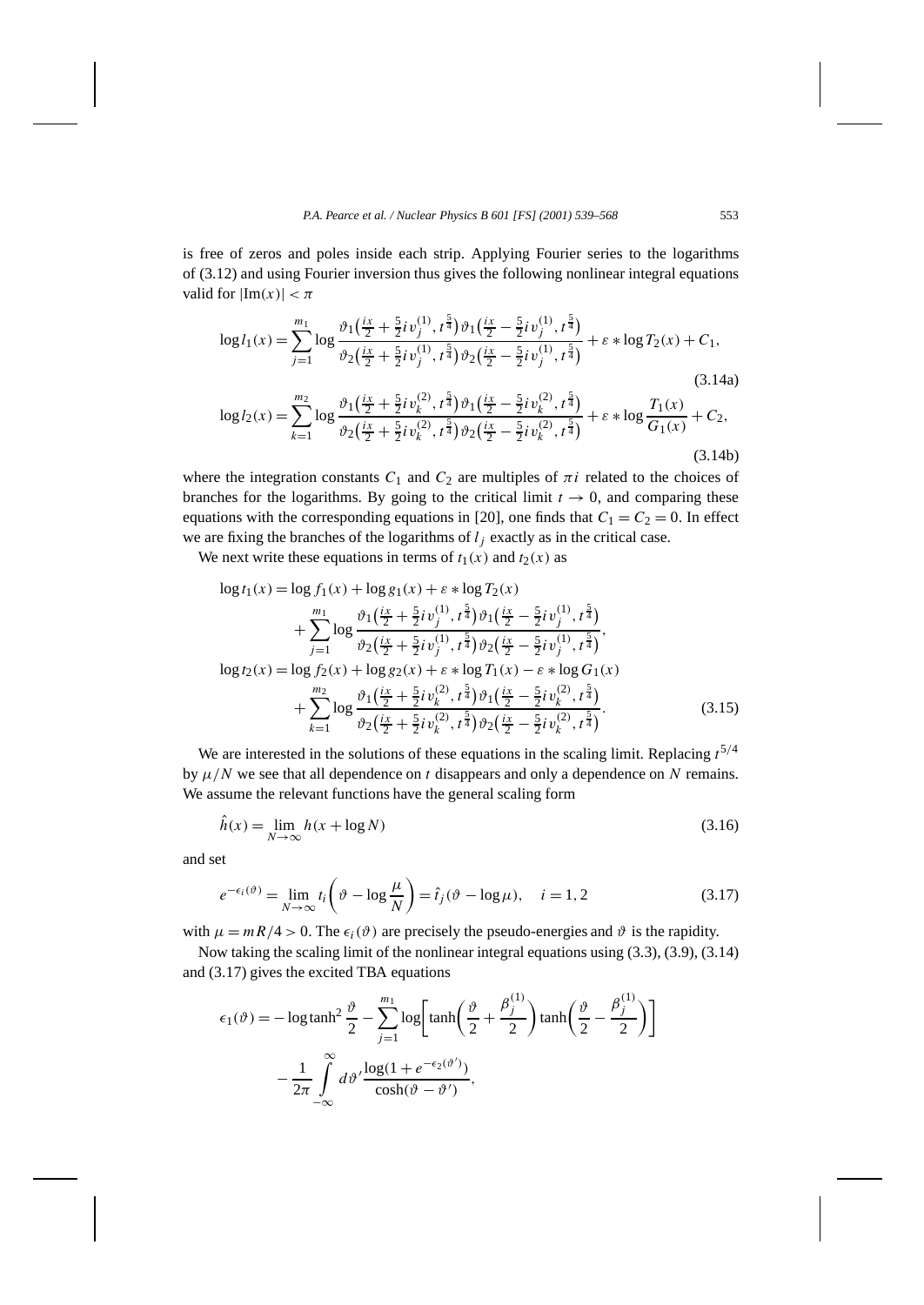554 *P.A. Pearce et al. / Nuclear Physics B 601 [FS] (2001) 539–568*

$$
\epsilon_2(\vartheta) = 2mR \cosh \vartheta - \log \tanh^2 \frac{\vartheta}{2} - \sum_{k=1}^{m_2} \log \left[ \tanh \left( \frac{\vartheta}{2} + \frac{\beta_k^{(2)}}{2} \right) \tanh \left( \frac{\vartheta}{2} - \frac{\beta_k^{(2)}}{2} \right) \right]
$$

$$
- \frac{1}{2\pi} \int_{-\infty}^{\infty} d\vartheta' \frac{\log(1 + e^{-\epsilon_1(\vartheta')})}{\cosh(\vartheta - \vartheta')}, \tag{3.18}
$$

where we have moved to the scaled locations of zeros  $\beta_j^{(i)}$  as given by (2.36).

The excited TBA equations contain  $m_1 + m_2$  extra parameters which are the locations of the zeros inside strips 1 and 2. These can be determined by considering the scaling limit of the TBA functional equations

$$
t_1\left(x - i\frac{\pi}{2}\right)t_1\left(x + i\frac{\pi}{2}\right) = 1 + t_2(x),\tag{3.19}
$$

$$
t_2\left(x - i\frac{\pi}{2}\right)t_2\left(x + i\frac{\pi}{2}\right) = 1 + t_1(x). \tag{3.20}
$$

Setting  $x = \frac{\pi i}{2} + 5v_j^{(i)}$  we see that the LHS must vanish. Hence one can show that in the scaling limit

$$
\hat{t}_2 \left( \beta_j^{(1)} - \frac{\pi i}{2} - \log \mu \right) = -1 = e^{-n_j^{(1)}} \pi i, \quad j = 1, 2, \dots, m_1,
$$
\n(3.21)

$$
\hat{t}_1 \left( \beta_k^{(2)} - \frac{\pi i}{2} - \log \mu \right) = -1 = e^{-n_k^{(2)} \pi i}, \quad k = 1, 2, \dots, m_2,
$$
\n(3.22)

where  $n_j^{(1)}$  and  $n_k^{(2)}$  are odd integers. Moreover these integers, which are determined by windings, must be precisely the same as in the critical case  $(R = 0)$ , namely,

$$
n_j^{(1)} = 2(m_1 - j) - m_2 + 1 + 2I_j^{(1)}, \quad j = 1, 2, ..., m_1,
$$
\n(3.23)

$$
n_k^{(2)} = 2(m_2 - k) - m_1 + 1 + 2I_k^{(2)}, \quad k = 1, 2, \dots, m_2.
$$
 (3.24)

Applying (3.17), the auxiliary conditions determining the locations of zeros become

$$
\epsilon_2 \left( \beta_j^{(1)} - \frac{\pi i}{2} \right) = n_j^{(1)} \pi i, \quad j = 1, 2, ..., m_1,
$$
\n(3.25)

$$
\epsilon_1 \left( \beta_k^{(2)} - \frac{\pi i}{2} \right) = n_k^{(2)} \pi i, \quad k = 1, 2, ..., m_2.
$$
 (3.26)

For numerical purposes we need a more explicit form of the auxiliary equations obtained by replacing  $\vartheta$  with  $\beta_j^{(i)} - \frac{\pi i}{2}$  in the TBA equations

$$
-2mR\sinh\beta_{j}^{(1)}
$$
  
=  $\int \frac{d\vartheta}{2\pi} \frac{\log(1+e^{-\epsilon_{1}}(\vartheta))}{\sinh(\beta_{j}^{(1)}-\vartheta)} - i \sum_{k=1}^{m_{2}} \log\left[\tanh\left(\frac{\pi i}{4}+\frac{\beta_{k}^{(2)}-\beta_{j}^{(1)}}{2}\right)\right]$   
 $-i \sum_{k=1}^{m_{2}} \log\left[\tanh\left(\frac{\pi i}{4}-\frac{\beta_{k}^{(2)}+\beta_{j}^{(1)}}{2}\right)\right] - i \log\left[\tanh^{2}\left(\frac{\pi i}{4}-\frac{\beta_{j}^{(1)}}{2}\right)\right] + n_{j}^{(1)}\pi,$ 

 $\mathbf{I}$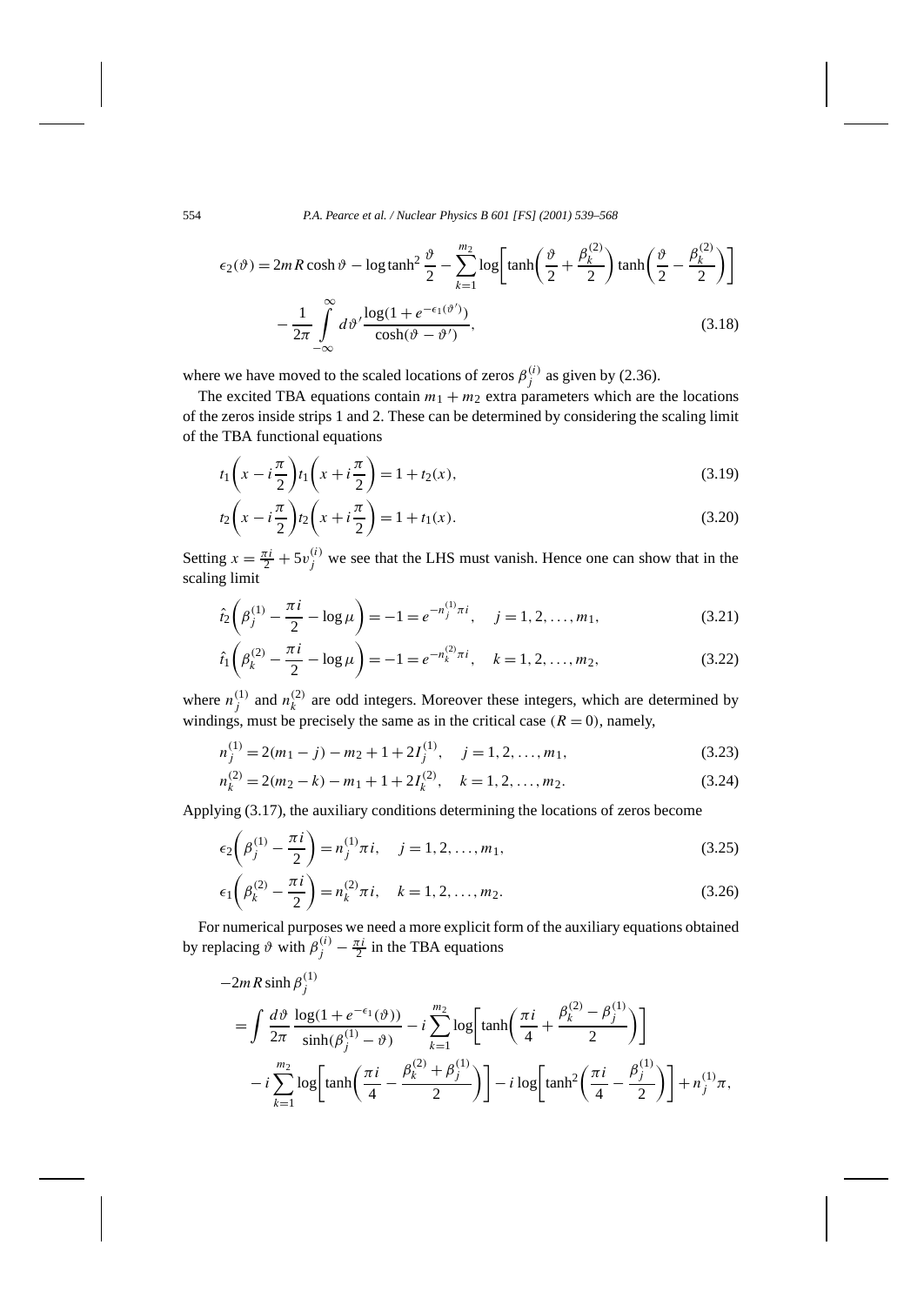$$
0 = \int \frac{d\vartheta}{2\pi} \frac{\log(1 + e^{-\epsilon_2}(\vartheta))}{\sinh(\beta_k^{(2)} - \vartheta)} - i \sum_{j=1}^{m_1} \log\left[\tanh\left(\frac{\pi i}{4} + \frac{\beta_j^{(1)} - \beta_k^{(2)}}{2}\right)\right]
$$

$$
- i \sum_{j=1}^{m_1} \log\left[\tanh\left(\frac{\pi i}{4} - \frac{\beta_k^{(2)} + \beta_j^{(1)}}{2}\right)\right] - i \log\left[\tanh^2\left(\frac{\pi i}{4} - \frac{\beta_k^{(2)}}{2}\right)\right] + n_k^{(2)}\pi.
$$
(3.27)

We propose (3.18), together with the auxiliary equations (3.27), as the TBA equations for all excitations in the massive perturbation of the tricritical Ising model on a cylinder with the *(*1*,* 1*)* boundary condition.

It remains to relate the finite-size corrections to the pseudo-energies to obtain the scaled energies. Again following [20], one can determine the finite-size corrections to the eigenvalues of the double row transfer matrix from (3.14) as

$$
-\frac{1}{2}\log D_1(x) = \frac{mR\cosh x}{N} \left[ \sum_{j=1}^{m_1} 2\cosh \beta_j^{(1)} - \frac{1}{2\pi} \int_{-\infty}^{\infty} d\vartheta \cosh \vartheta \log (1 + e^{-\epsilon_2(\vartheta)}) \right],
$$
\n(3.28)

where we have neglected terms of order  $o(1/N)$ . The scaling energies of excitations are therefore

$$
RE(R) = 2mR \sum_{j=1}^{m_1} \cosh \beta_j^{(1)} - \frac{mR}{2\pi} \int_{-\infty}^{\infty} d\vartheta \, \cosh \vartheta \log \left(1 + e^{-\epsilon_2(\vartheta)}\right). \tag{3.29}
$$

#### *3.2. Analysis of UV and IR limits*

One can check that the UV limit  $R \to 0$  of the massive TBA equations reproduces the "conformal TBA" equations of O'Brien, Pearce and Warnaar [20]. To do this, one should make the identifications

$$
\vartheta \sim \log \frac{mR}{4} + x, \qquad \beta_j^{(i)} \sim \log \frac{mR}{4} + y_j^{(i)}
$$
\n(3.30)

and for the pseudo-energies

$$
\hat{\epsilon}(x) \sim \epsilon \left( \log \frac{mR}{4} + x \right). \tag{3.31}
$$

Doing this we find that this limit indeed reproduces the known "conformal TBA" equations.

The IR limit  $R \to \infty$  of the massive TBA equations can also give many insights on the field theoretic behaviours. In this limit one can interpret the auxiliary equations (3.27) as Bethe ansatz equations for  $m_1$  massive particles and  $m_2$  massless particles interacting with each other. The momenta and energies of the particles determined by the equations will introduce corrections in the total energy corresponding to vacuum polarization due to a large but finite value of *mR*.

In this limit we find that the TBA equations become

$$
\epsilon_2(\vartheta) \sim 2mR \cosh \vartheta + O(1),\tag{3.32}
$$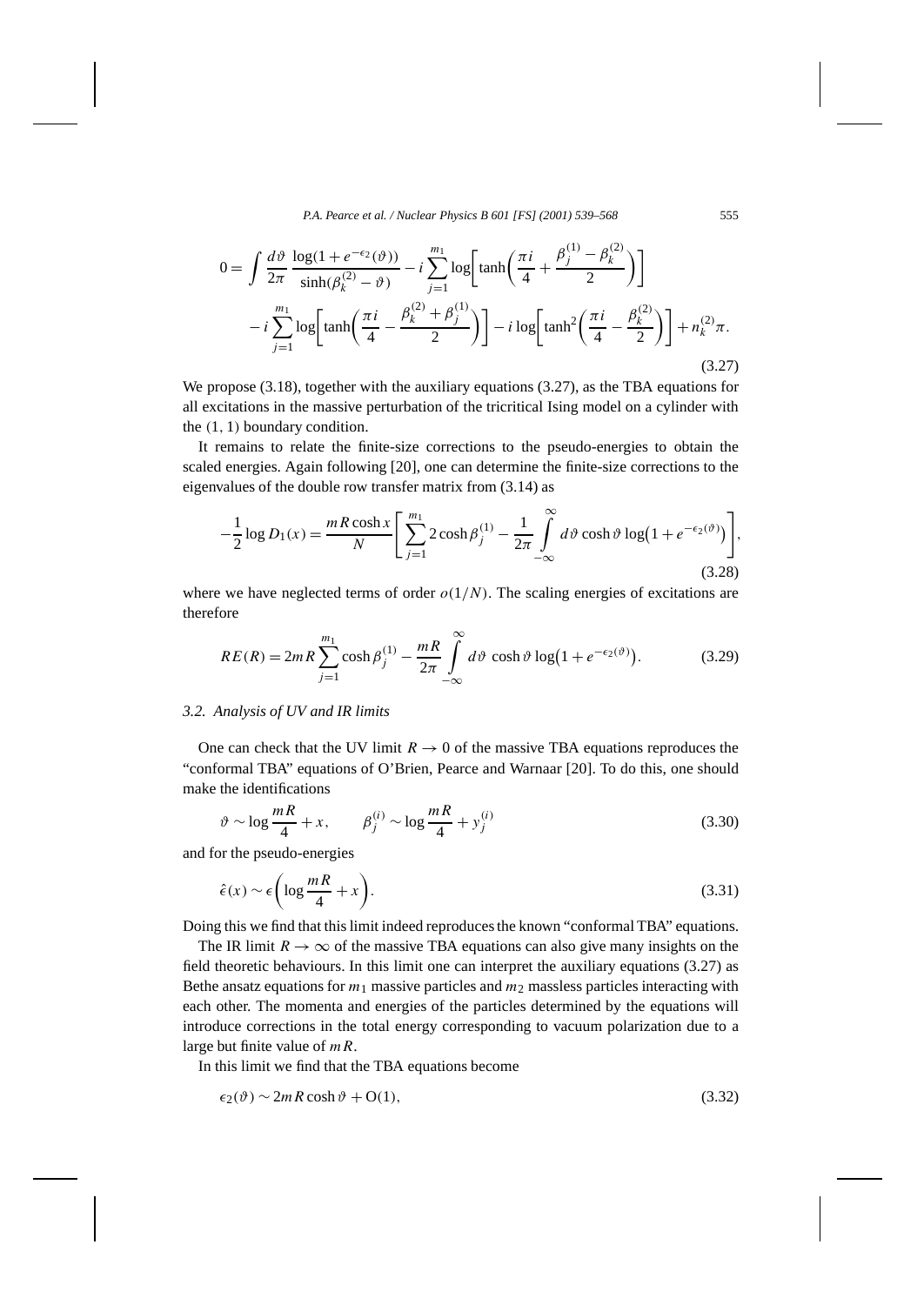556 *P.A. Pearce et al. / Nuclear Physics B 601 [FS] (2001) 539–568*

$$
\epsilon_1(\vartheta) = \log \left[ \frac{\cosh \vartheta + 1}{\cosh \vartheta - 1} \right] + \sum_{j=1}^{m_1} \log \left[ \frac{\cosh \vartheta + \cosh \beta_j^{(1)}}{\cosh \vartheta - \cosh \beta_j^{(1)}} \right]
$$
(3.33)

and the first auxiliary equation is simplified as

$$
2mR\sinh\beta_j^{(1)} = -(m_2 + 1 + n_j^{(1)})\pi + O\left(\frac{1}{R}\right).
$$
\n(3.34)

This implies

$$
\beta_j^{(1)} \sim -\frac{(m_2 + 1 + n_j^{(1)})\pi}{2mR} + \mathcal{O}\left(\frac{1}{R^2}\right). \tag{3.35}
$$

Substituting these results into the second auxiliary equation in (3.27) we find

$$
\epsilon_1 \left(\beta_k^{(2)} - \frac{\pi i}{2}\right) = (m_1 + 1)\log\left[\frac{-i\sinh\beta_k^{(2)} + 1}{-i\sinh\beta_k^{(2)} - 1}\right] + \mathcal{O}\left(\frac{1}{R}\right) = n_k^{(2)}\pi i. \tag{3.36}
$$

Solving this in the IR limit gives the limiting locations of zeros in strip 2

$$
\sinh \beta_k^{(2)} = \cot \left( \frac{n_k^{(2)} \pi}{2(m_1 + 1)} \right), \quad k = 1, 2, ..., m_2.
$$
 (3.37)

Finally, the large *R* limit of the scaling energy is given by

$$
E(R) \sim 2m_1 m - \frac{m}{2\pi} \int_{-\infty}^{\infty} d\vartheta \cosh \vartheta \, \mathcal{S}(\vartheta) e^{-2mR \cosh \vartheta},\tag{3.38}
$$

where  $S(\vartheta)$  is given by O(1) term in  $\epsilon_2(\vartheta)$ 

$$
S(\vartheta) = \tanh^2 \frac{\vartheta}{2} \prod_{k=1}^{m_2} \left[ \frac{\cosh \vartheta - \cosh \beta_k^{(2)}}{\cosh \vartheta + \cosh \beta_k^{(2)}} \right] \exp \int_{-\infty}^{\infty} \frac{d\vartheta'}{2\pi} \frac{\log \left(1 + \tanh^{2(m_1+1)} \frac{\vartheta'}{2} \right)}{\cosh(\vartheta - \vartheta')} . \tag{3.39}
$$

The leading term is the energy of  $m_1$  massive particles with zero momentum and the second term describes the finite-size vacuum polarization in the presence of  $m_2$  massless particles with momenta given by (3.37). Notice that the contribution from three particle interactions in the Yang–Lee model [6,7] is absent here since the relativistic kink particles do not have bound states. The quantum number *m*<sup>1</sup> giving the number of massive particles can be identified as the number of domain walls or kinks in the configurations of the RSOS off-critical *A*<sup>4</sup> lattice model in Regime III. This identification is possible because the same classification of eigenvalues in terms of  $(m, n)$  systems applies to the lattice model throughout the off-critical Regime III. Indeed, an *(m,n)* system appears in (2.5b) and (2.6) of [15] with  $t = m_1$ ,  $s = m_2$ ,  $r = n_1$  and  $p = n_2$ . Although the periodic case was considered in this previous paper the same  $(m, n)$  system applies for the  $(r, s) = (1, 1)$ boundary condition with double row transfer matrices. The identification of the number of massive particles  $m_1$  with the number of domain walls can therefore be easily made by looking at low temperature expansions.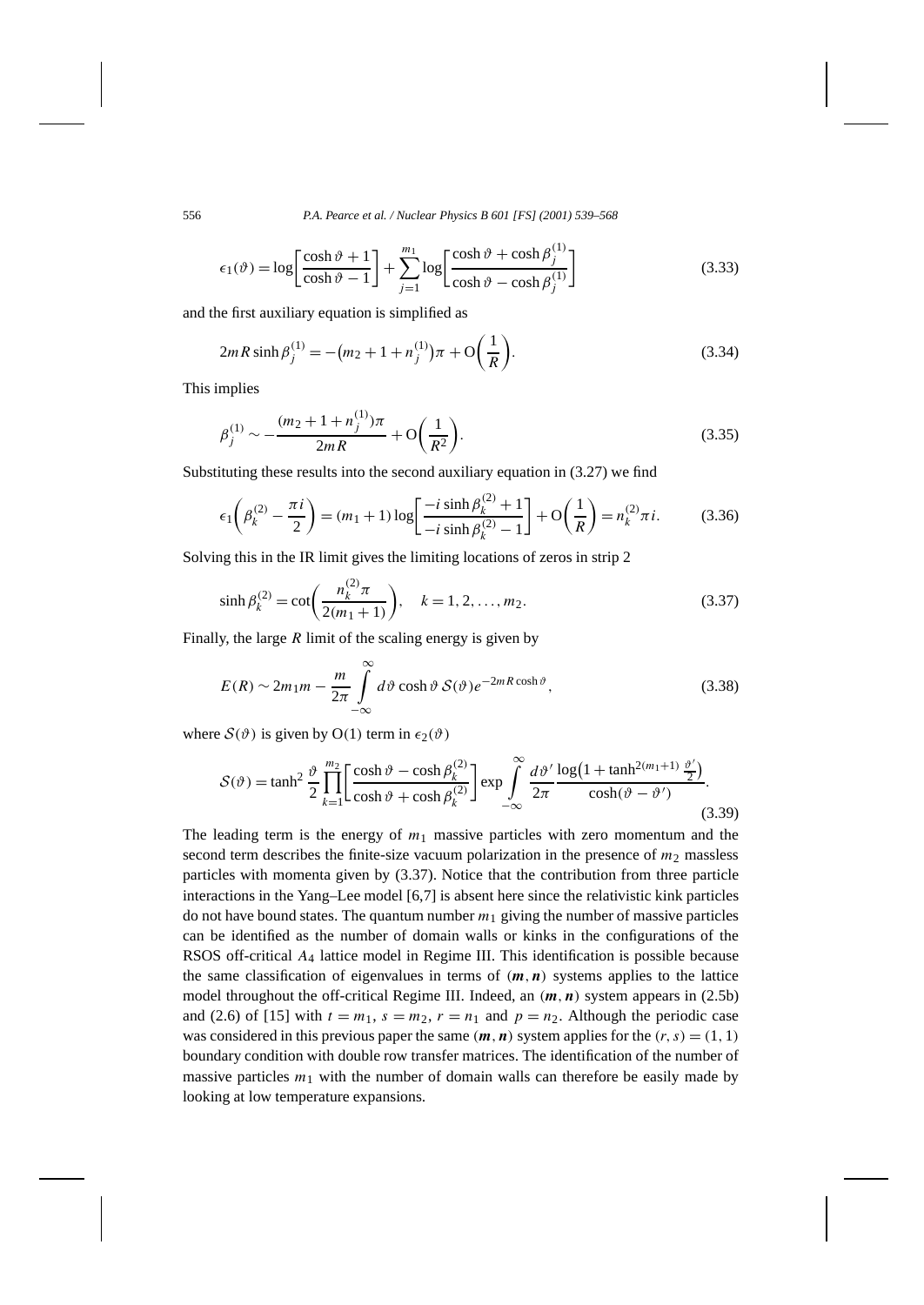#### **4. Massive numerics**

Away from the UV and IR limits, the excited TBA equations and associated auxiliary equations can only be solved numerically. While simple iteration of pseudo-energies is usually enough for ground-state TBA analysis, extra complications arise for excited TBA equations due to the presence of the zeros.

Our numerical algorithm is to iteratively update the pseudo-energies with previously determined values of the zeros and then to find new values for the zeros using the updated pseudo-energies. This iteration continues until we obtain the required data with a desired accuracy. One delicate point arises when one solves the auxiliary equations. There is no natural way to rearrange the second equation in (3.27) to express the zeros in strip 2 directly in terms of other quantities. Instead, we use the log term  $\Phi^{(k)} = -i \log[\tanh^2(\frac{\pi i}{4} - \frac{\beta_k^{(2)}}{2})]$ as iteration variable which gives, in turn by inversion, the improved values of the zeros  $\beta_k^{(2)}$  in strip 2. This  $\Phi^{(k)}$  is naturally interpreted as a phase factor. We coded the algorithm in the MATLAB<sup>TM</sup>/Octave programming language. Typical running time on a 500 MHz computer to achieve an accuracy of five decimal digits is about one minute for a given value of *R*.

For the purposes of plotting numerical data it is convenient to normalize the scaling energies  $RE(R)$ . As we have discussed, the leading term in  $RE(R)$  diverges linearly with *R* as  $R \to \infty$  while it approaches a constant as  $R \to 0$ . To plot the whole flow from UV to IR in one plot, we use a normalized scaling function

$$
\mathcal{E}(R) = \frac{RE(R)}{2(\pi + mR)}\tag{4.1}
$$

with the UV and IR limits

$$
\mathcal{E}(0) = \lim_{R \to 0} \mathcal{E}(R) = -\frac{7}{240} + \Delta_{r,s} + n, \qquad \mathcal{E}(\infty) = \lim_{R \to \infty} \mathcal{E}(R) = m_1.
$$
 (4.2)

*4.1. Sector*  $(r, s) = (1, 1)$ 

In Fig. 5 we show our numerical results for the  $(r, s) = (1, 1)$  boundary condition. This sector has an even number of zeros in each of the two strips. The vertical axis is the normalized scaling function  $\mathcal{E}(R)$  and the horizontal axis is  $\log_{10}(mR)$ . We plot selected normalized scaling energies for up to  $m_1 = 6$  zeros in strip 1 and  $m_2 = 2$  zeros in strip 2 for allowed quantum numbers including the lowest 30 levels. Note that eigenvalues which are degenerate in the conformal UV limit become non-degenerate when the perturbing thermal field is turned on and the conformal symmetry is broken. Table 1 summarizes how the UV descendant levels flow into the IR particle states. The plotted energy levels are complete in the conformal limit up to  $n = 9$  corresponding to the expansion of the finitized Virasoro character (2.40) in the limit  $N \to \infty$ 

$$
q^{c/24}\chi_{1,1}(q) = 1 + q^2 \begin{bmatrix} \infty \\ 2 \end{bmatrix} \begin{bmatrix} 1 \\ 0 \end{bmatrix} + q^8 \begin{bmatrix} \infty \\ 4 \end{bmatrix} \begin{bmatrix} 2 \\ 0 \end{bmatrix} + q^6 \begin{bmatrix} \infty \\ 4 \end{bmatrix} \begin{bmatrix} 2 \\ 2 \end{bmatrix} + q^{18} \begin{bmatrix} \infty \\ 6 \end{bmatrix} \begin{bmatrix} 3 \\ 0 \end{bmatrix} + q^{14} \begin{bmatrix} \infty \\ 6 \end{bmatrix} \begin{bmatrix} 3 \\ 2 \end{bmatrix} + \cdots
$$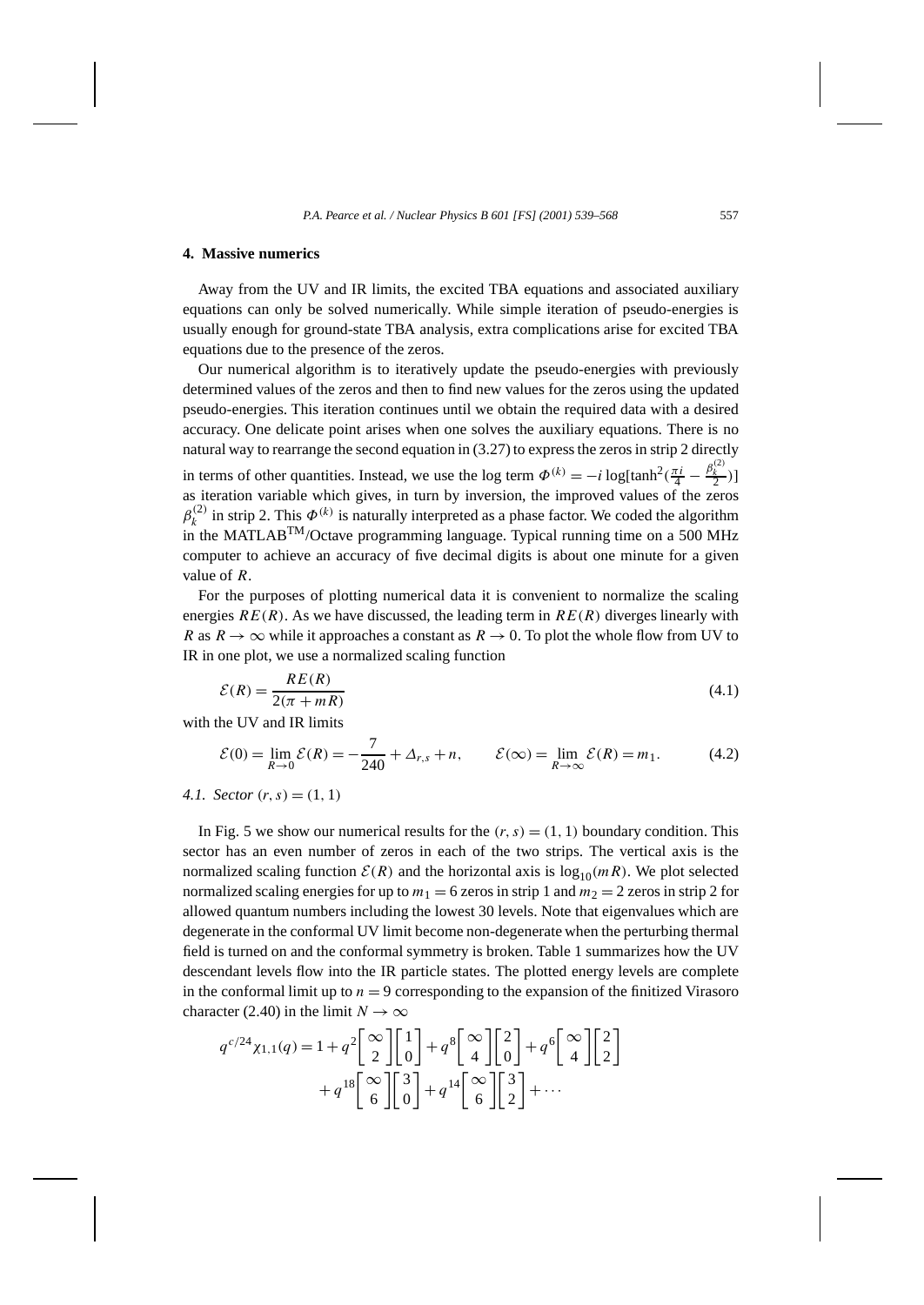

Fig. 5. Normalized scaling energies  $\mathcal{E}(R) = \frac{RE(R)}{2(\pi + mR)}$  plotted against  $\log_{10} mR$  for the  $(r, s) = (1, 1)$ boundary condition.

 $\mathbf{I}$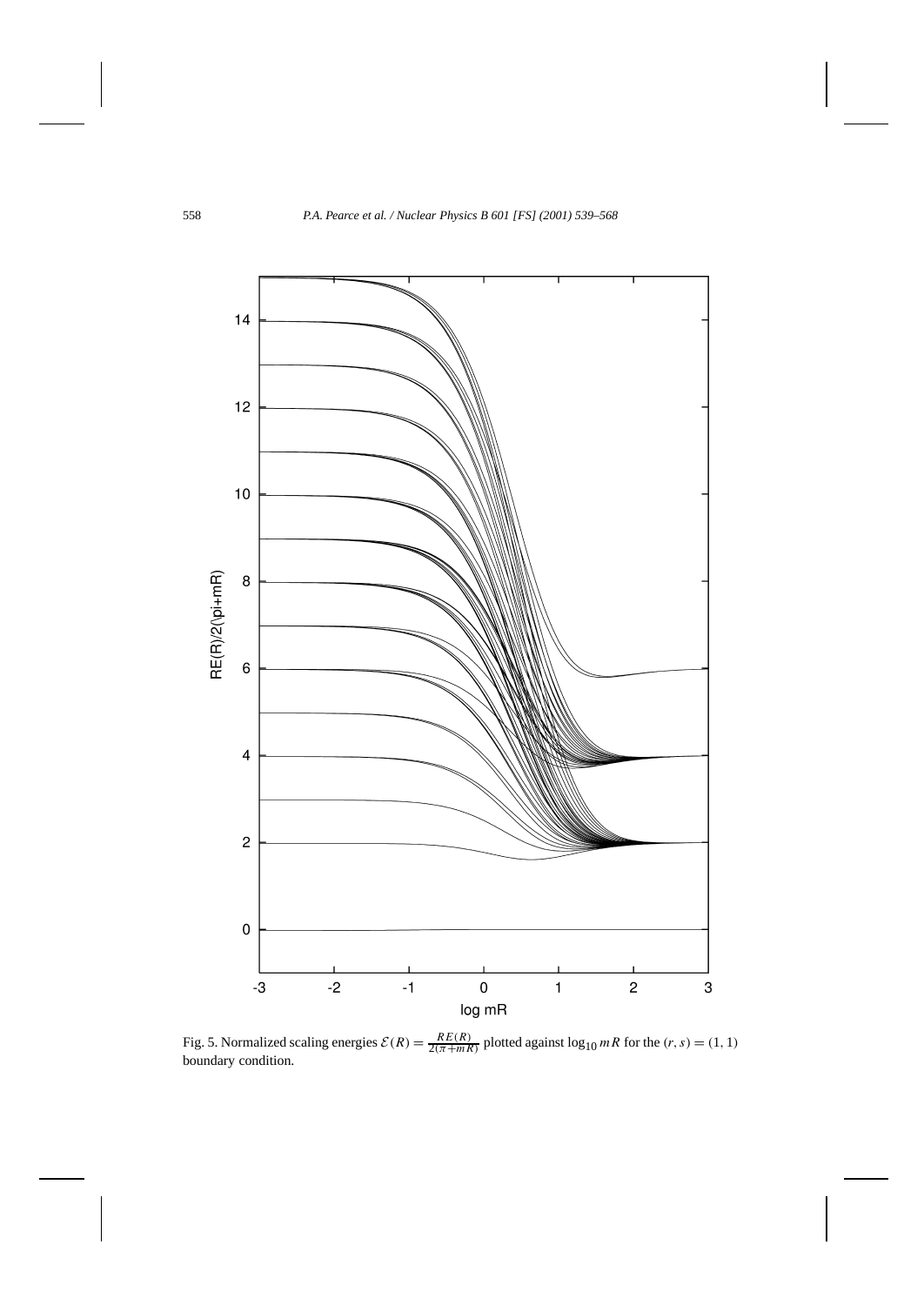Table 1

Energy levels for the  $(r, s) = (1, 1)$  boundary condition with  $\Delta = 0$ . The quantum numbers  $m_1$ ,  $m_2$ ,  $\sum I = \sum I^{(1)} + \sum I^{(2)}$  are shown along with the conformal-massive dictionary connecting the UV conformal data  $\Delta + n$  with the number of massive particles  $\mathcal{E}(\infty) = m_1$  in the IR limit. The degeneracies  $\mathbf{H} = [\ell_1 | \ell_2]$  indicate that  $\ell_1$  levels are plotted out of the  $\ell_2$  levels with the given quantum numbers. The plotted energy levels are complete in the conformal limit up to  $n = 9$ 

| m <sub>1</sub> | m <sub>2</sub>   | $\sum I$       | #       | $\Delta + n$ | $\mathcal{E}(\infty)$ | m <sub>1</sub> | m <sub>2</sub> | $\sum I$       | #       | $\Delta + n$ | $\mathcal{E}(\infty)$ |
|----------------|------------------|----------------|---------|--------------|-----------------------|----------------|----------------|----------------|---------|--------------|-----------------------|
| $\Omega$       | $\overline{0}$   | $\overline{0}$ | $[1 1]$ | $\Omega$     | $\Omega$              | $\overline{2}$ | $\Omega$       | 9              | $[3 5]$ | 11           | $\overline{2}$        |
| 2              | $\overline{0}$   | $\overline{0}$ | $[1 1]$ | 2            | 2                     | $\overline{4}$ | $\Omega$       | 3              | $[1 3]$ | 11           | 4                     |
| $\overline{c}$ | $\mathbf{0}$     | 1              | $[1 1]$ | 3            | $\overline{2}$        | 4              | $\overline{c}$ | 5              | [1 6]   | 11           | 4                     |
| 2              | $\overline{0}$   | 2              | $[2 2]$ | 4            | 2                     | $\overline{2}$ | $\Omega$       | 10             | [1 6]   | 12           | 2                     |
| 2              | $\overline{0}$   | 3              | $[2 2]$ | 5            | $\overline{2}$        | 4              | $\Omega$       | $\overline{4}$ | $[1 5]$ | 12           | 4                     |
| 2              | $\Omega$         | 4              | $[3 3]$ | 6            | $\overline{2}$        | 4              | 2              | 6              | $[1 9]$ | 12           | 4                     |
| $\overline{4}$ | 2                | $\overline{0}$ | [1 1]   | 6            | 4                     | $\overline{2}$ | $\Omega$       | 11             | $[1 6]$ | 13           | 2                     |
| 2              | $\mathbf{0}$     | 5              | $[3 3]$ | 7            | 2                     | 4              | $\Omega$       | 5              | $[1 6]$ | 13           | 4                     |
| 4              | 2                | 1              | $[1 1]$ | 7            | 4                     | 4              | $\overline{c}$ | 7              | [1 11]  | 13           | 4                     |
| 2              | $\mathbf{0}$     | 6              | $[4 4]$ | 8            | 2                     | $\overline{2}$ | $\Omega$       | 12             | $[1 7]$ | 14           | 2                     |
| 4              | $\overline{0}$   | $\overline{0}$ | $[1 1]$ | 8            | $\overline{4}$        | 4              | $\overline{0}$ | 6              | [1 9]   | 14           | 4                     |
| 4              | 2                | 2              | $[2 2]$ | 8            | 4                     | 4              | 2              | 8              | [1 15]  | 14           | 4                     |
| 2              | $\mathbf{0}$     | $\tau$         | $[4 4]$ | 9            | 2                     | 6              | $\overline{c}$ | $\mathbf{0}$   | $[1 1]$ | 14           | 6                     |
| 4              | $\boldsymbol{0}$ | 1              | $[1 1]$ | 9            | 4                     | 2              | $\overline{0}$ | 13             | $[1 7]$ | 15           | 2                     |
| $\overline{4}$ | $\overline{c}$   | 3              | $[3 3]$ | 9            | $\overline{4}$        | 4              | $\Omega$       | 7              | [1 11]  | 15           | 4                     |
| 2              | $\mathbf{0}$     | 8              | $[3 5]$ | 10           | 2                     | 4              | $\overline{2}$ | 9              | [1 17]  | 15           | 4                     |
| $\overline{4}$ | $\mathbf{0}$     | 2              | $[2 2]$ | 10           | $\overline{4}$        | 6              | $\overline{c}$ | 1              | $[1 2]$ | 15           | 6                     |
| 4              | 2                | 4              | $[1 5]$ | 10           | $\overline{4}$        |                |                |                |         |              |                       |

$$
= 1 + q2(1 + q + 2q2 + 2q3 + 3q4 + 3q5 + 4q6 + 4q7 + \cdots)
$$
  
+ q<sup>8</sup>(1 + q + \cdots) + q<sup>6</sup>(1 + q + 2q<sup>2</sup> + 3q<sup>3</sup> + \cdots) + \cdots  
= 1 + q<sup>2</sup> + q<sup>3</sup> + 2q<sup>4</sup> + 2q<sup>5</sup> + 4q<sup>6</sup> + 4q<sup>7</sup> + 7q<sup>8</sup> + 8q<sup>9</sup> + \cdots (4.3)

The location of zeros also flow as *R* changes. To illustrate this, we plot in Fig. 6 the locations of the eight zeros for the energy level with  $m_1 = 6$ ,  $m_2 = 2$  and quantum numbers  $(I^{(1)}|I^{(2)}) = (1, 0, 0, 0, 0, 0|1, 0)$ . Near the UV limit, the zeros are linear in  $\log(mR)$  as expected in (3.30). One can check that the constant separations between them agree with those from the "conformal TBA" equations. The IR behaviour of the zeros is also as expected. The six zeros in strip 1 decay exponentially to 0 as plotted against  $log(mR)$ . This is in accord with the fact that the zeros approach 0 as  $1/mR$  and the constants of proportionality are confirmed to be precisely those in (3.35). The massive particle states become frozen in the IR limit and accordingly the two zeros in strip 2 converge exponentially to the finite constant values given by (3.37). The massless particles have prescribed momenta in the same limit. These behaviours are reproduced consistently in the analysis of all other boundary conditions and quantum numbers.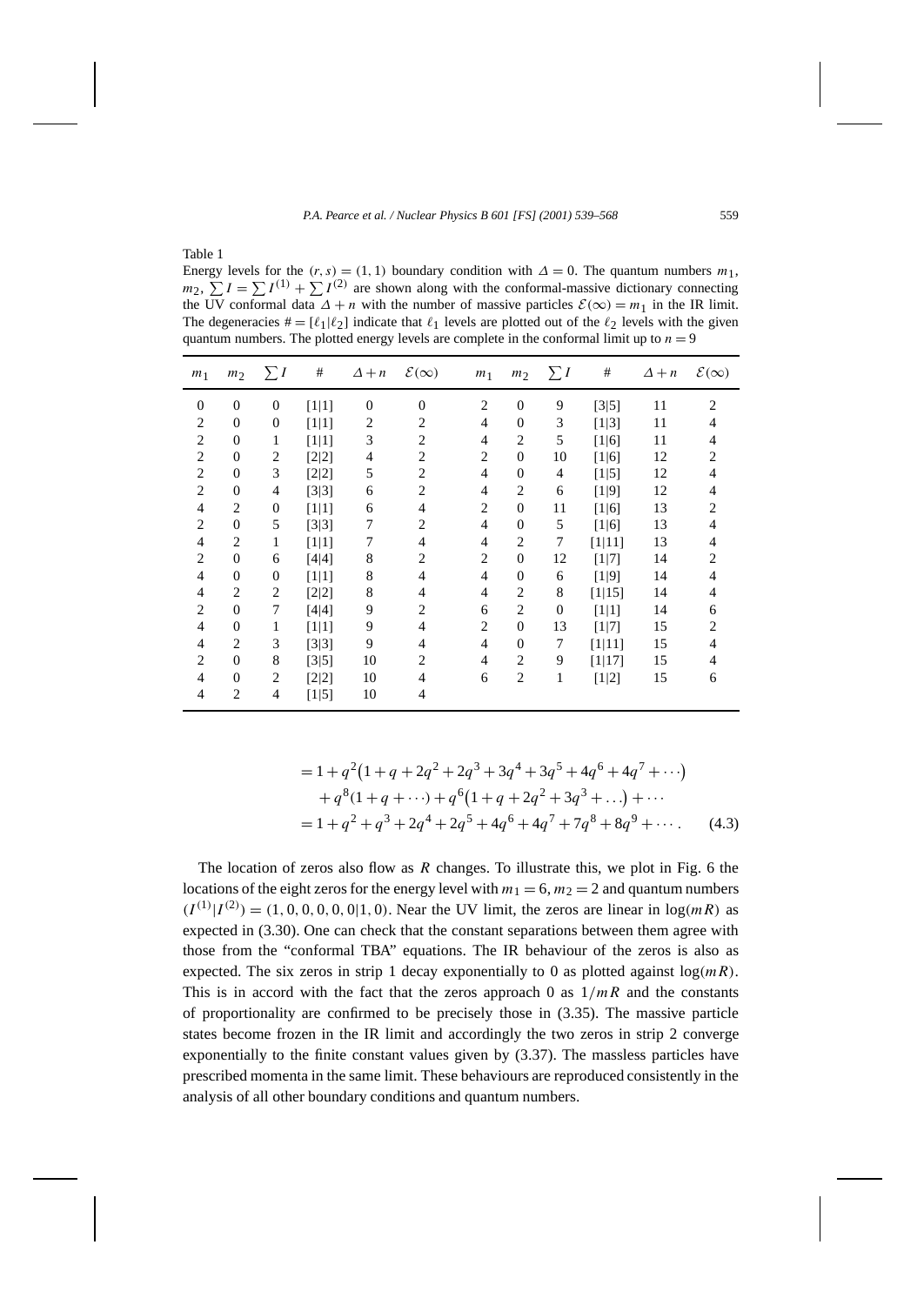

Fig. 6. Locations of zeros plotted against  $\log_{10} mR$  for a typical energy level for the  $(r, s) = (1, 1)$ boundary condition. Here  $m_1 = 6$ ,  $m_2 = 2$  and  $(I^{(1)}|I^{(2)}) = (1, 0, 0, 0, 0, 0, 1, 0)$ . As  $R \to \infty$ , the six zeros in strip 1 approach zero while the two zeros in strip 2 converge to constants given by (3.37). Since the zeros are in different strips there are no collisions of zeros.

 $\mathbf{I}$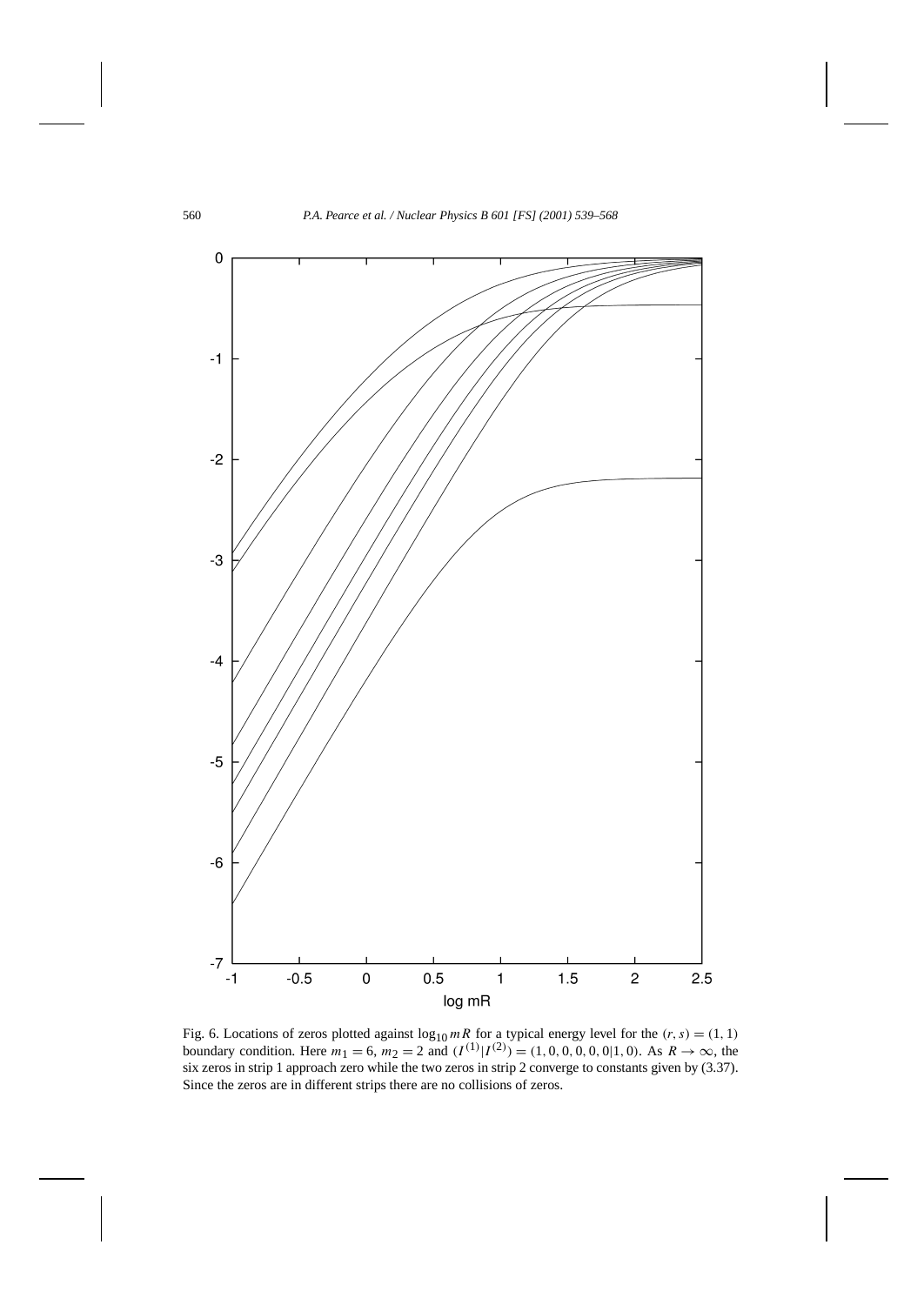*4.2. Sector*  $(r, s) = (3, 1)$ 

In this sector, the  $(m, n)$  system is

$$
m + n = \frac{1}{2} [(N + 1)e_1 + \mathcal{I}m]
$$
 (4.4)

and *N* and  $m_1$  are even while  $m_2$  is odd. Hence there is an even number of zeros in strip 1 and an odd number in strip 2. Repeating the derivation of the TBA equations leads to the same equations as for the  $(r, s) = (1, 1)$  boundary condition but with  $e^{-\epsilon_2(\vartheta)}$  replaced with  $-e^{-\epsilon_2(\tilde{\vartheta})}$ . The TBA equations in this sector thus become

$$
\epsilon_1(\vartheta) = -\log \tanh^2 \frac{\vartheta}{2} - \sum_{j=1}^{m_1} \log \left[ \tanh \left( \frac{\vartheta}{2} + \frac{\beta_j^{(1)}}{2} \right) \tanh \left( \frac{\vartheta}{2} - \frac{\beta_j^{(1)}}{2} \right) \right]
$$

$$
- \frac{1}{2\pi} \int_{-\infty}^{\infty} d\vartheta' \frac{\log(1 - e^{-\epsilon_2(\vartheta')})}{\cosh(\vartheta - \vartheta')},
$$

$$
\epsilon_2(\vartheta) = 2mR \cosh \vartheta - \log \tanh^2 \frac{\vartheta}{2} - \sum_{k=1}^{m_2} \log \left[ \tanh \left( \frac{\vartheta}{2} + \frac{\beta_k^{(2)}}{2} \right) \tanh \left( \frac{\vartheta}{2} - \frac{\beta_k^{(2)}}{2} \right) \right]
$$

$$
- \frac{1}{2\pi} \int_{-\infty}^{\infty} d\vartheta' \frac{\log(1 + e^{-\epsilon_1(\vartheta')})}{\cosh(\vartheta - \vartheta')}.
$$
(4.5)

The auxiliary equations are

$$
-2mR\sinh\beta_{j}^{(1)} = \int \frac{d\vartheta}{2\pi} \frac{\log(1 + e^{-\epsilon_{1}}(\vartheta))}{\sinh(\beta_{j}^{(1)} - \vartheta)} - i \sum_{k=1}^{m_{2}} \log\left[\tanh\left(\frac{\pi i}{4} + \frac{\beta_{k}^{(2)} - \beta_{j}^{(1)}}{2}\right)\right]
$$
  

$$
- i \sum_{k=1}^{m_{2}} \log\left[\tanh\left(\frac{\pi i}{4} - \frac{\beta_{k}^{(2)} + \beta_{j}^{(1)}}{2}\right)\right]
$$

$$
- i \log\left[\tanh^{2}\left(\frac{\pi i}{4} - \frac{\beta_{j}^{(1)}}{2}\right)\right] + n_{j}^{(1)}\pi,
$$

$$
0 = \int \frac{d\vartheta}{2\pi} \frac{\log(1 - e^{-\epsilon_{2}}(\vartheta))}{\sinh(\beta_{k}^{(2)} - \vartheta)} - i \sum_{j=1}^{m_{1}} \log\left[\tanh\left(\frac{\pi i}{4} + \frac{\beta_{j}^{(1)} - \beta_{k}^{(2)}}{2}\right)\right]
$$

$$
- i \sum_{j=1}^{m_{1}} \log\left[\tanh\left(\frac{\pi i}{4} - \frac{\beta_{k}^{(2)} + \beta_{j}^{(1)}}{2}\right)\right]
$$

$$
- i \log\left[\tanh^{2}\left(\frac{\pi i}{4} - \frac{\beta_{k}^{(2)}}{2}\right)\right] + n_{k}^{(2)}\pi
$$
(4.6)

and the scaling energy becomes

$$
RE(R) = 2mR \sum_{j=1}^{m_1} \cosh \beta_j^{(1)} - \frac{mR}{2\pi} \int_{-\infty}^{\infty} d\vartheta \, \cosh \vartheta \log \left(1 - e^{-\epsilon_2(\vartheta)}\right). \tag{4.7}
$$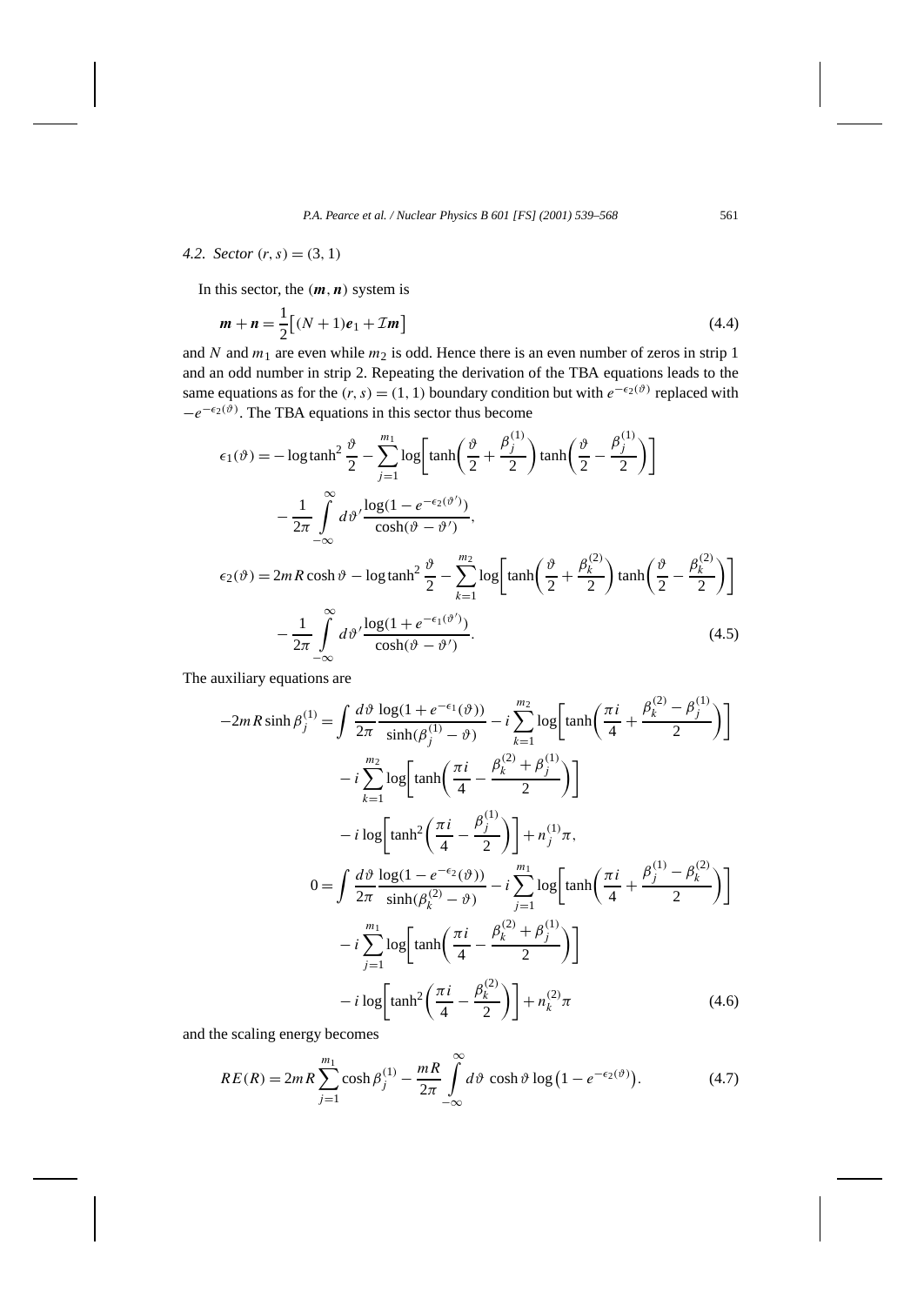Table 2

Energy levels for the  $(r, s) = (3, 1)$  boundary condition with  $\Delta = 3/2$ . The quantum numbers  $m_1$ ,  $m_2$ ,  $\sum I = \sum I^{(1)} + \sum I^{(2)}$  are shown along with the conformal-massive dictionary connecting the UV conformal data  $\Delta + n$  with the number of massive particles  $\mathcal{E}(\infty) = m_1$  in the IR limit. The degeneracies  $\mathbf{H} = [\ell_1 | \ell_2]$  indicate that  $\ell_1$  levels are plotted out of the  $\ell_2$  levels with the given quantum numbers. The plotted energy levels are complete in the conformal limit up to  $n = 9$ 

| m <sub>1</sub> | m <sub>2</sub> | $\Sigma I$       | $\#$    | $\Delta + n$                    | $\mathcal{E}(\infty)$ | m <sub>1</sub> | m <sub>2</sub> | $\Sigma I$ | #       | $\Delta + n$          | $\mathcal{E}(\infty)$ |
|----------------|----------------|------------------|---------|---------------------------------|-----------------------|----------------|----------------|------------|---------|-----------------------|-----------------------|
| 2              |                | $\boldsymbol{0}$ | [1 1]   | $\frac{3}{2}$                   | 2                     | $\overline{4}$ | 1              | 1          | $[2 2]$ | $rac{3}{2}$<br>$+6$   | $\overline{4}$        |
| $\overline{2}$ | 1              | 1                | $[1 1]$ | $\frac{3}{2}$<br>$+1$           | 2                     | 2              | 1              | 7          | [4 4]   | $\frac{3}{2}$<br>$+7$ | $\overline{2}$        |
| $\overline{2}$ | 1              | 2                | [2 2]   | $\frac{3}{2}$<br>$+2$           | $\overline{2}$        | $\overline{4}$ | 1              | 2          | [3 3]   | $\frac{3}{2}+7$       | $\overline{4}$        |
| $\overline{2}$ |                | 3                | [2 2]   | $\frac{3}{2}$<br>$+3$           | $\overline{2}$        | 2              | 1              | 8          | $[5 5]$ | $\frac{3}{2}$<br>$+8$ | $\overline{2}$        |
| $\overline{2}$ | 1              | $\overline{4}$   | [3 3]   | $\frac{3}{2}$<br>$+4$           | $\overline{2}$        | $\overline{4}$ | 1              | 3          | $[5 5]$ | $rac{3}{2}+8$         | $\overline{2}$        |
| 2              |                | 5                | [3 3]   | $rac{3}{2}$<br>$+5$             | $\overline{2}$        | 2              | 1              | 9          | $[5 5]$ | $\frac{3}{2}+9$       | $\overline{c}$        |
| $\overline{4}$ |                | $\boldsymbol{0}$ | [1 1]   | $rac{3}{2}$ $rac{3}{2}$<br>$+5$ | $\overline{4}$        | $\overline{4}$ | 1              | 4          | [8 8]   | $rac{3}{2}+9$         | $\overline{4}$        |
| $\overline{c}$ |                | 6                | [4 4]   | $+6$                            | 2                     |                |                |            |         |                       |                       |

In Fig. 7 we show our numerical results for the  $(r, s) = (3, 1)$  boundary condition. The vertical axis is the normalized scaling function  $\mathcal{E}(R)$  and the horizontal axis is  $\log_{10}(mR)$ . We plot selected normalized scaling energies for up to  $m_1 = 4$  zeros in strip 1 and  $m_2 = 1$  zero in strip 2 for allowed quantum numbers including the lowest 49 levels. Table 2 summarizes how the UV descendant levels flow into the IR particle states. The plotted energy levels are complete in the conformal limit up to  $n = 9$  corresponding to the expansion of the finitized Virasoro character in the limit  $N \to \infty$ 

$$
q^{c/24}\chi_{3,1}(q) = q^{3/2} \begin{bmatrix} \infty \\ 2 \end{bmatrix} \begin{bmatrix} 1 \\ 1 \end{bmatrix} + q^{3/2+5} \begin{bmatrix} \infty \\ 4 \end{bmatrix} \begin{bmatrix} 2 \\ 1 \end{bmatrix} + \cdots
$$
  
\n
$$
= q^{3/2} (1 + q + 2q^2 + 2q^3 + 3q^4 + 3q^5 + 4q^6 + 4q^7 + 5q^8 + 5q^9 + \cdots)
$$
  
\n
$$
+ q^{3/2+5} (1 + q + 2q^2 + 3q^3 + 5q^4 + \cdots)(1 + q) + \cdots
$$
  
\n
$$
= q^{3/2} (1 + q + 2q^2 + 2q^3 + 3q^4 + 4q^5 + 6q^6 + 7q^7 + 10q^8 + 13q^9 + \cdots)
$$
  
\n(4.8)

# *4.3. Sector*  $(r, s) = (2, 1)$

In this sector, the  $(m, n)$  system is

$$
m + n = \frac{1}{2}(Ne_1 + e_2 + \mathcal{I}m)
$$
\n(4.9)

and  $N$ ,  $m_1$  and  $m_2$  are all odd. Hence there is an odd number of zeros in strip 1 and in strip 2. Repeating the derivation of the TBA equations leads to essentially the same equations as for the  $(r, s) = (1, 1)$  boundary condition but with  $e^{-\epsilon_i(\vartheta)}$  replaced with  $-e^{-\epsilon_i(\vartheta)}$ , *i* = 1, 2 and an additional  $\pi$  in the second auxiliary equation. The TBA equations in this sector are in fact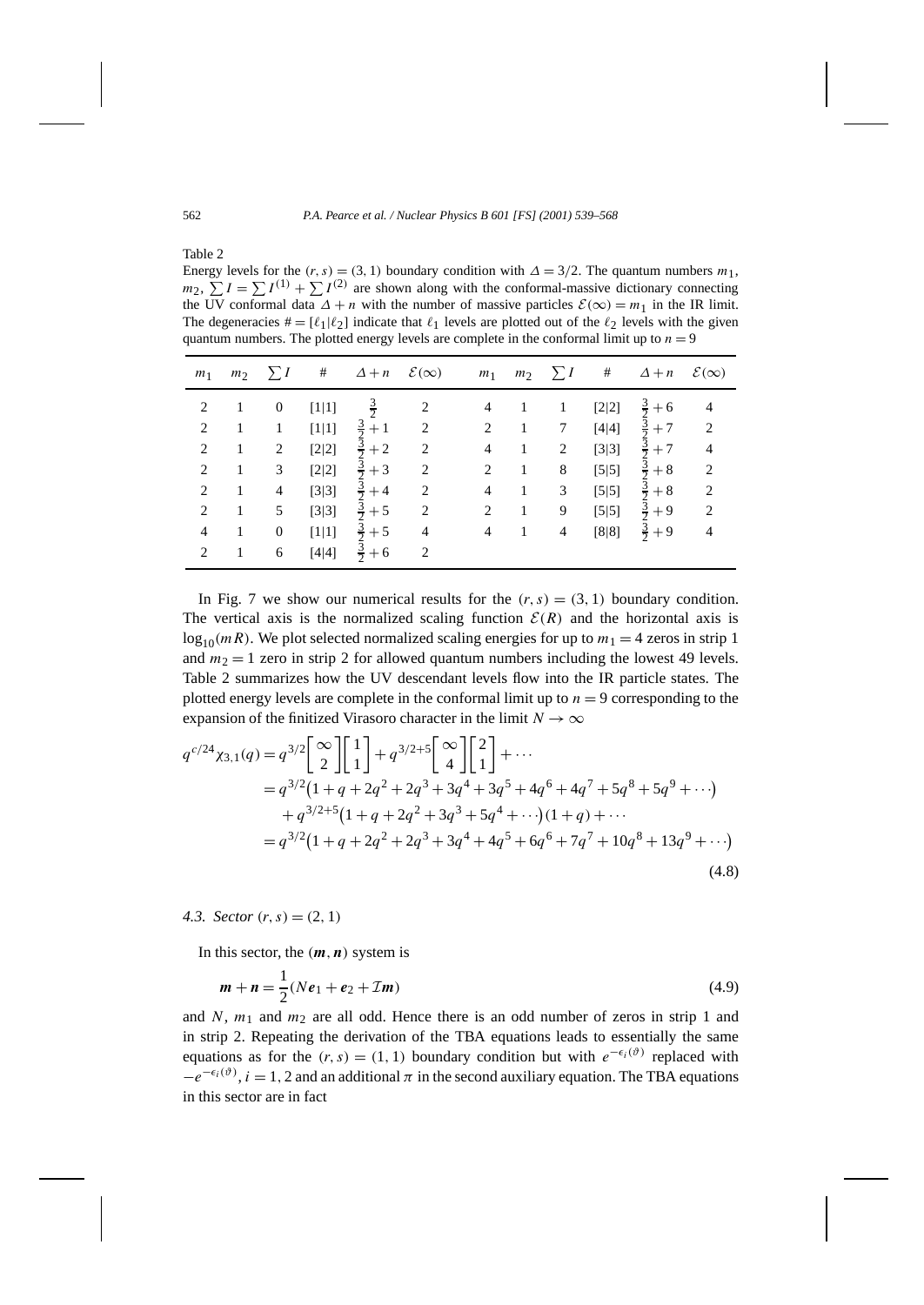

Fig. 7. Normalized scaling energies  $\mathcal{E}(R) = \frac{RE(R)}{2(\pi + mR)}$  plotted against  $\log_{10} mR$  for the  $(r, s) = (3, 1)$ boundary condition.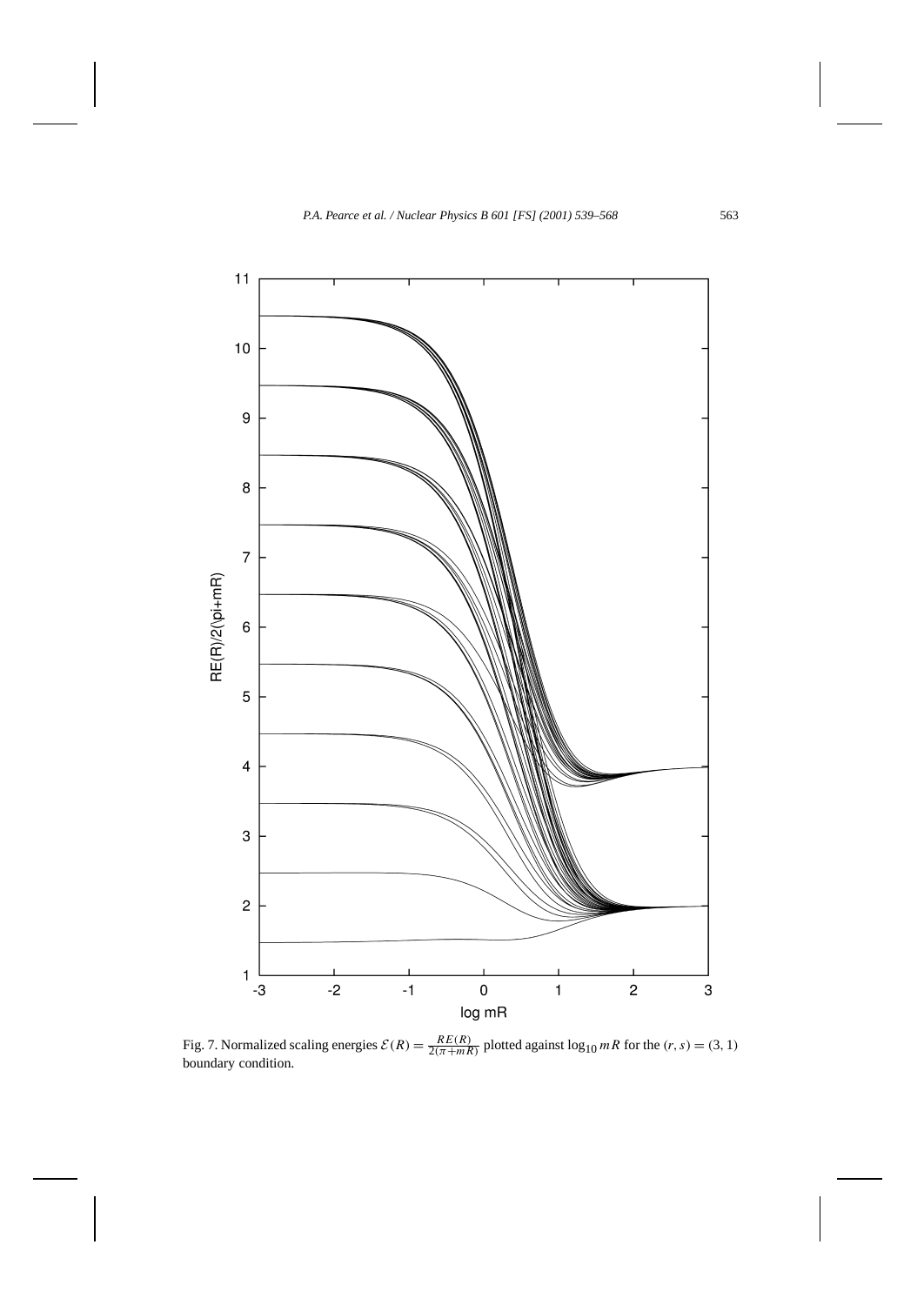564 *P.A. Pearce et al. / Nuclear Physics B 601 [FS] (2001) 539–568*

$$
\epsilon_1(\vartheta) = -\log \tanh^2 \frac{\vartheta}{2} - \sum_{j=1}^{m_1} \log \left[ \tanh \left( \frac{\vartheta}{2} + \frac{\beta_j^{(1)}}{2} \right) \tanh \left( \frac{\vartheta}{2} - \frac{\beta_j^{(1)}}{2} \right) \right]
$$

$$
- \frac{1}{2\pi} \int_{-\infty}^{\infty} d\vartheta' \frac{\log(1 - e^{-\epsilon_2(\vartheta')})}{\cosh(\vartheta - \vartheta')},
$$

$$
\epsilon_2(\vartheta) = 2mR \cosh \vartheta - \log \tanh^2 \frac{\vartheta}{2} - \sum_{k=1}^{m_2} \log \left[ \tanh \left( \frac{\vartheta}{2} + \frac{\beta_k^{(2)}}{2} \right) \tanh \left( \frac{\vartheta}{2} - \frac{\beta_k^{(2)}}{2} \right) \right]
$$

$$
- \frac{1}{2\pi} \int_{-\infty}^{\infty} d\vartheta' \frac{\log(1 - e^{-\epsilon_1(\vartheta')})}{\cosh(\vartheta - \vartheta')}
$$
(4.10)

and the auxiliary equations

$$
-2mR\sinh\beta_{j}^{(1)} = \int \frac{d\vartheta}{2\pi} \frac{\log(1 - e^{-\epsilon_{1}}(\vartheta))}{\sinh(\beta_{j}^{(1)} - \vartheta)} - i \sum_{k=1}^{m_{2}} \log\left[\tanh\left(\frac{\pi i}{4} + \frac{\beta_{k}^{(2)} - \beta_{j}^{(1)}}{2}\right)\right]
$$
  

$$
- i \sum_{k=1}^{m_{2}} \log\left[\tanh\left(\frac{\pi i}{4} - \frac{\beta_{k}^{(2)} + \beta_{j}^{(1)}}{2}\right)\right]
$$

$$
- i \log\left[\tanh^{2}\left(\frac{\pi i}{4} - \frac{\beta_{j}^{(1)}}{2}\right)\right] + n_{j}^{(1)}\pi,
$$

$$
0 = \int \frac{d\vartheta}{2\pi} \frac{\log(1 - e^{-\epsilon_{2}}(\vartheta))}{\sinh(\beta_{k}^{(2)} - \vartheta)} - i \sum_{j=1}^{m_{1}} \log\left[\tanh\left(\frac{\pi i}{4} + \frac{\beta_{j}^{(1)} - \beta_{k}^{(2)}}{2}\right)\right]
$$

$$
- i \sum_{j=1}^{m_{1}} \log\left[\tanh\left(\frac{\pi i}{4} - \frac{\beta_{k}^{(2)} + \beta_{j}^{(1)}}{2}\right)\right]
$$

$$
- i \log\left[\tanh^{2}\left(\frac{\pi i}{4} - \frac{\beta_{k}^{(2)}}{2}\right)\right] + (n_{k}^{(2)} + 1)\pi
$$
(4.11)

with the scaling energy

 $\mathbf{I}$ 

$$
RE(R) = 2mR \sum_{j=1}^{m_1} \cosh \beta_j^{(1)} - \frac{mR}{2\pi} \int_{-\infty}^{\infty} d\vartheta \cosh \vartheta \log (1 - e^{-\epsilon_2(\vartheta)})
$$
 (4.12)

In Fig. 8 we show our numerical results for the  $(r, s) = (2, 1)$  boundary condition. The vertical axis is the normalized scaling function  $\mathcal{E}(R)$  and the horizontal axis is  $\log_{10}(mR)$ . We plot selected normalized scaling energies for up to  $m_1 = 5$  zeros in strip 1 and  $m_2 = 3$  zeros in strip 2 for allowed quantum numbers including the lowest 18 levels. Table 3 summarizes how the UV descendant levels flow into the IR particle states. The plotted energy levels are complete in the conformal limit up to  $n = 6$  corresponding to the expansion of the finitized Virasoro character in the limit  $N \to \infty$ 

$$
q^{c/24}\chi_{2,1}(q) = \begin{bmatrix} \infty \\ 1 \end{bmatrix} \begin{bmatrix} 1 \\ 1 \end{bmatrix} + q^3 \begin{bmatrix} \infty \\ 3 \end{bmatrix} \begin{bmatrix} 2 \\ 1 \end{bmatrix} + q^9 \begin{bmatrix} \infty \\ 5 \end{bmatrix} \begin{bmatrix} 3 \\ 3 \end{bmatrix} + q^{10} \begin{bmatrix} \infty \\ 5 \end{bmatrix} \begin{bmatrix} 3 \\ 1 \end{bmatrix} + \cdots
$$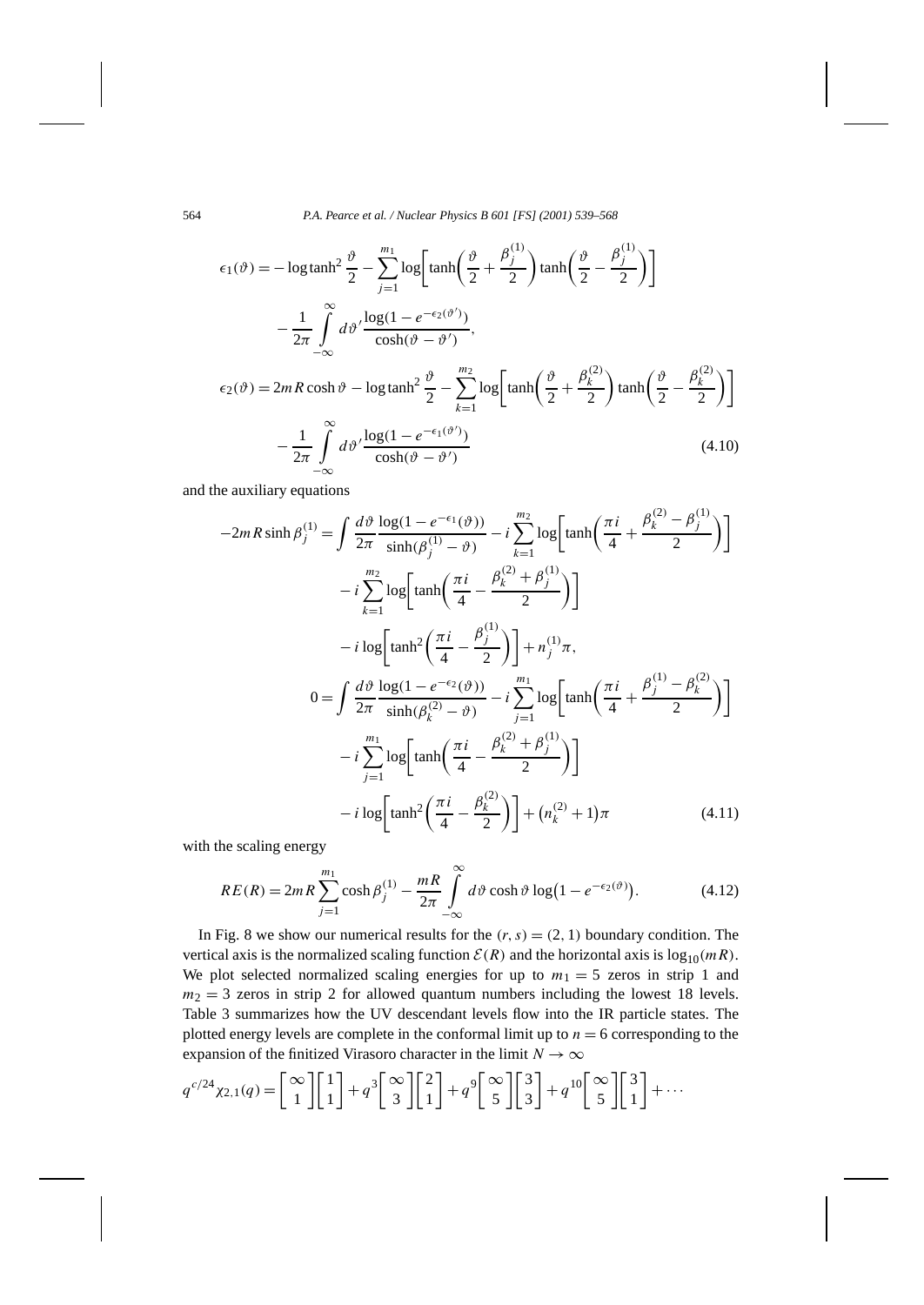

Fig. 8. Normalized scaling energies  $\mathcal{E}(R) = \frac{RE(R)}{2(\pi + mR)}$  plotted against  $\log_{10} mR$  for the  $(r, s) = (2, 1)$ boundary condition.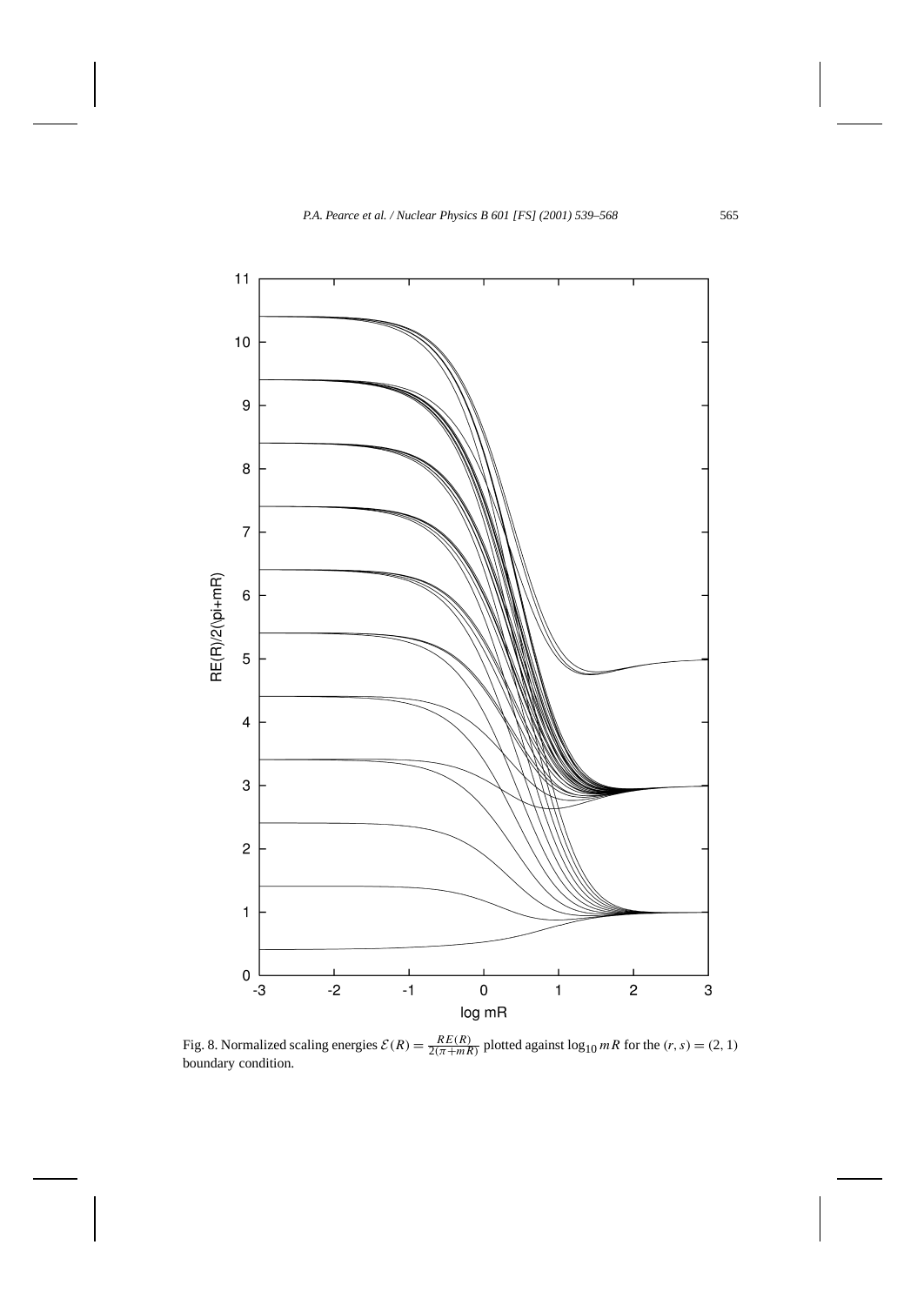Table 3

Energy levels for the  $(r, s) = (2, 1)$  boundary condition with  $\Delta = 7/16$ . The quantum numbers  $m_1$ ,  $m_2$ ,  $\sum I = \sum I^{(1)} + \sum I^{(2)}$  are shown along with the conformal-massive dictionary connecting the UV conformal data  $\Delta + n$  with the number of massive particles  $\mathcal{E}(\infty) = m_1$  in the IR limit. The degeneracies  $\mathbf{H} = [\ell_1 | \ell_2]$  indicate that  $\ell_1$  levels are plotted out of the  $\ell_2$  levels with the given quantum numbers. The plotted energy levels are complete in the conformal limit up to  $n = 6$ 

| m <sub>1</sub> | m <sub>2</sub> | $\sum I$         | #       | $\Delta + n$       | $\mathcal{E}(\infty)$ | m <sub>1</sub> | m <sub>2</sub> | $\sum I$         | $^{\#}$ | $\Delta + n$        | $\mathcal{E}(\infty)$ |
|----------------|----------------|------------------|---------|--------------------|-----------------------|----------------|----------------|------------------|---------|---------------------|-----------------------|
| $\mathbf{1}$   | $\mathbf{1}$   | $\boldsymbol{0}$ | [1 1]   | $\frac{7}{16}$     | $\mathbf{1}$          | $\mathbf{1}$   | $\mathbf{1}$   | 7                | [1 1]   | $\frac{7}{16} + 7$  | $\mathbf{1}$          |
| $\mathbf{1}$   | 1              | $\mathbf{1}$     | [1 1]   | $\frac{7}{16}+1$   | -1                    | 3              | $\mathbf{1}$   | 4                | $[5 7]$ | $\frac{7}{16} + 7$  | 3                     |
| $\mathbf{1}$   | 1              | 2                | [1 1]   | $\frac{7}{16} + 2$ | $\mathbf{1}$          | $\mathbf{1}$   | $\mathbf{1}$   | 8                | [1 1]   | $\frac{7}{16} + 8$  | $\mathbf{1}$          |
| $\mathbf{1}$   | 1              | 3                | [1 1]   | $\frac{7}{16} + 3$ | $\mathbf{1}$          | 3              | $\mathbf{1}$   | 5                | [3 9]   | $\frac{7}{16} + 8$  | 3                     |
| 3              | 1              | $\mathbf{0}$     | [1 1]   | $\frac{7}{16} + 3$ | 3                     | $\mathbf{1}$   | $\mathbf{1}$   | 9                | [1 1]   | $\frac{7}{16} + 9$  | $\mathbf{1}$          |
| $\mathbf{1}$   | 1              | 4                | [1 1]   | $\frac{7}{16} + 4$ | $\mathbf{1}$          | 3              | $\mathbf{1}$   | 6                | [9 12]  | $\frac{7}{16} + 9$  | 3                     |
| 3              | 1              | 1                | [2 2]   | $\frac{7}{16} + 4$ | 3                     | 5              | 3              | $\mathbf{0}$     | $[1 1]$ | $\frac{7}{16} + 9$  | 5                     |
| $\mathbf{1}$   | 1              | 5                | [1 1]   | $\frac{7}{16} + 5$ | $\mathbf{1}$          | $\mathbf{1}$   | 1              | 10               | $[1 1]$ | $\frac{7}{16} + 10$ | $\mathbf{1}$          |
| 3              | 1              | 2                | [3 3]   | $\frac{7}{16} + 5$ | 3                     | 3              | $\mathbf{1}$   | $\tau$           | [6 15]  | $\frac{7}{16} + 10$ | 3                     |
| 1              | 1              | 6                | [1 1]   | $\frac{7}{16} + 6$ | $\mathbf{1}$          | 5              | $\mathbf{1}$   | $\boldsymbol{0}$ | [1 1]   | $\frac{7}{16} + 10$ | 5                     |
| 3              | 1              | 3                | $[5 5]$ | $\frac{7}{16} + 6$ | $\mathfrak{Z}$        | 5              | 3              | $\mathbf{1}$     | [1 1]   | $\frac{7}{16} + 10$ | 5                     |

$$
= (1+q+q^2+q^3+q^4+q^5+q^6+q^7+q^8+q^9+q^{10}+\cdots) + q^3(1+q+2q^2+3q^3+4q^4+5q^5+7q^6+8q^7+\cdots)(1+q) + q^9(1+q+\cdots)+q^{10}(1+\cdots)+\cdots = 1+q+q^2+2q^3+3q^4+4q^5+6q^6+8q^7+10q^8+14q^9+18q^{10}+\cdots
$$
\n(4.13)

## **5. Discussion**

In this paper we have derived and solved numerically the TBA equations for all excitations for the massive tricritical Ising model with boundary conditions labelled by  $(r, s) = (1, 1), (2, 1)$  and  $(3, 1)$ . The analysis can be extended to the other primary boundary conditions  $(r, s) = (2, 1), (2, 2)$  and  $(3, 2)$  by allowing for frozen zeros and introducing two  $(m, n)$  systems in the classifications of eigenvalues. It would also be of interest to extend our analysis to periodic boundary conditions. The main new feature of such a calculation would be the classification of the periodic eigenvalues which would entail many *(m,n)* systems and must allow for different patterns of zeros in the upper and lower half planes related to the two (left and right) copies of the Virasoro algebra. If our analysis was extended to periodic boundary conditions it would allow a direct comparison of the results of our lattice approach with the results of the Truncated Conformal Space Approximation (TCSA) which are good for small *mR*.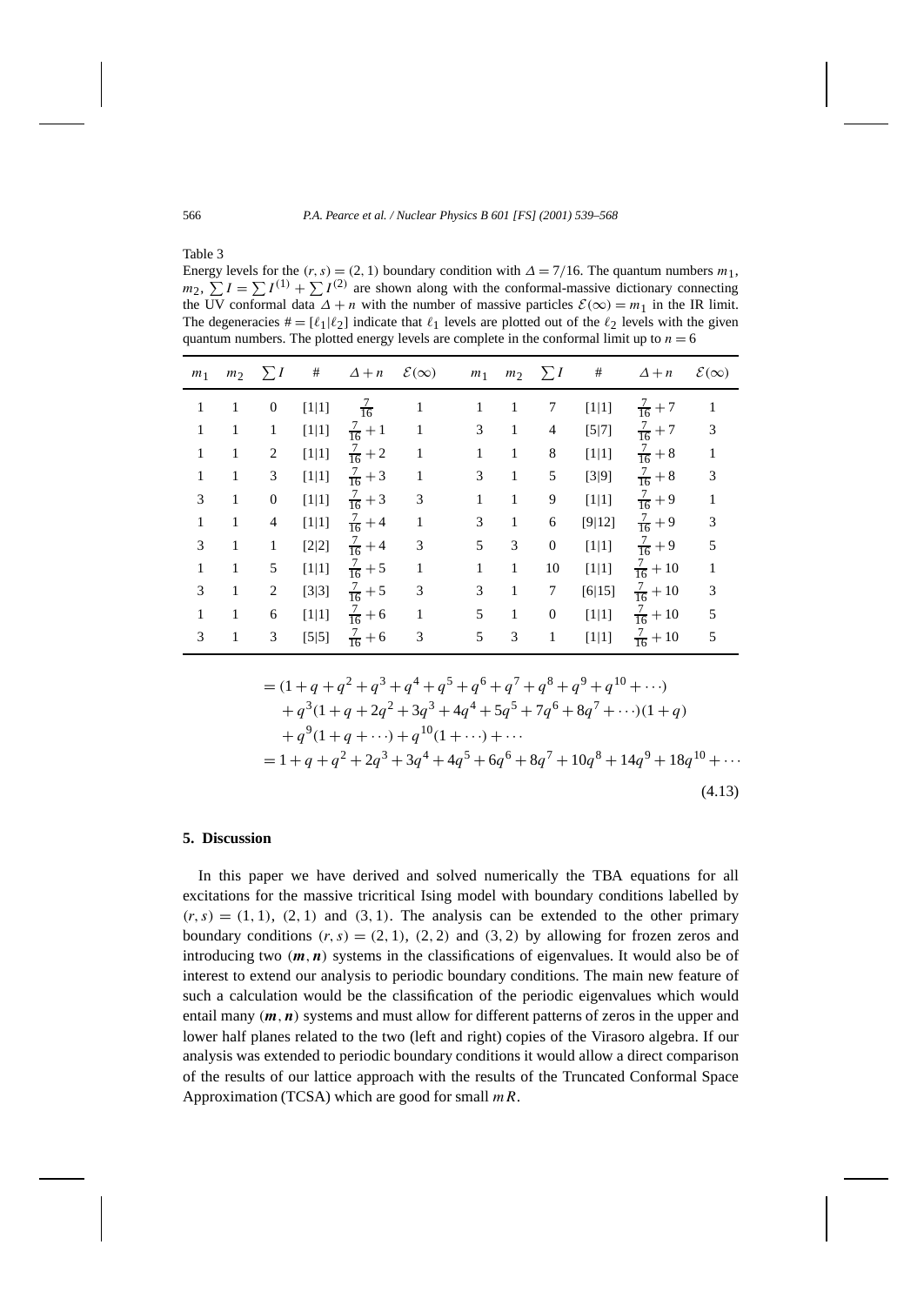In Part II of this series of papers we will derive and solve numerically the TBA equations for all excitations for the massless flow from the tricritical to critical Ising model. This has some interesting additional features because zeros can collide during the flow leading to changes in the classification of eigenvalues and to a flow between Virasoro characters of the two theories.

# **Acknowledgement**

PAP is supported by the Australian Research Council and thanks the Asia Pacific Center for Theoretical Physics for support to visit Seoul. CA is supported in part by KOSEF 1999- 2-112-001-5, MOST-99-N6-01-01-A-5 and thanks Melbourne University for hospitality. PAP and CA thank Francesco Ravanini for hospitality at Bologna University where part of this work was also carried out. We also thank David O'Brien and Peter Bouwknegt for assistence.

## **References**

- [1] C.N. Yang, C.P. Yang, J. Math. Phys. 10 (1969) 1115.
- [2] Al.B. Zamolodchikov, Nucl. Phys. B 342 (1990) 695.
- [3] Al.B. Zamolodchikov, Nucl. Phys. B 358 (1991) 497; Al.B. Zamolodchikov, Nucl. Phys. B 358 (1991) 524; Al.B. Zamolodchikov, Nucl. Phys. B 366 (1991) 122.
- [4] M.J. Martins, Phys. Rev. Lett. 67 (1991) 419.
- [5] P. Fendley, Nucl. Phys. B 374 (1992) 667.
- [6] P. Dorey, R. Tateo, Nucl. Phys. B 482 (1996) 639.
- [7] V.V. Bazhanov, S.L. Lukyanov, A.B. Zamoldchikov, Nucl. Phys. B 489 (1997) 487.
- [8] D. Fioravanti, A. Mariottini, E. Quattrini, F. Ravanini, Phys. Lett. B 390 (1997) 243.
- [9] R.J. Baxter, J. Phys. A 13 (1980) L61.
- [10] R.J. Baxter, Exactly Solved Models in Statistical Mechanics, Academic Press, London, 1982.
- [11] G.E. Andrews, R.J. Baxter, P.J. Forrester, J. Stat. Phys. 35 (1984) 193.
- [12] D.A. Huse, *Phys. Rev. B* 30 (1984) 3908.
- [13] A.A. Belavin, A.M. Polyakov, A.B. Zamolodchikov, Nucl. Phys. B 241 (1984) 333.
- [14] R.J. Baxter, P.A. Pearce, J. Phys. A 15 (1982) 897.
- [15] R.J. Baxter, P.A. Pearce, J. Phys. A 16 (1983) 2239.
- [16] P.A. Pearce, A. Klümper, Phys. Rev. Lett. 66 (1991) 974.
- [17] A. Klümper, P.A. Pearce, J. Stat. Phys. 64 (1991) 13.
- [18] A. Klümper, P.A. Pearce, Physica A 183 (1992) 304.
- [19] R.E. Behrend, P.A. Pearce, D.L. O'Brien, J. Stat. Phys. 84 (1996) 1.
- [20] D.L. O'Brien, P.A. Pearce, S.O. Warnaar, Nucl. Phys. B 501 (1997) 773.
- [21] E. Melzer, Int. J. Mod. Phys. A 9 (1994) 1115.
- [22] A. Berkovich, Nucl. Phys. B 431 (1994) 315.
- [23] P.A. Pearce, S.O. Warnaar, in preparation.
- [24] P.A. Pearce, B. Nienhuis, Nucl. Phys. B 519 (1998) 579.
- [25] E. Melzer, Int. J. Mod. Phys. A 9 (1994) 5753.
- [26] P.A. Pearce, L. Chim, C. Ahn, Excited TBA equations II: massless flow from tricritical to critical Ising model, in preparation.